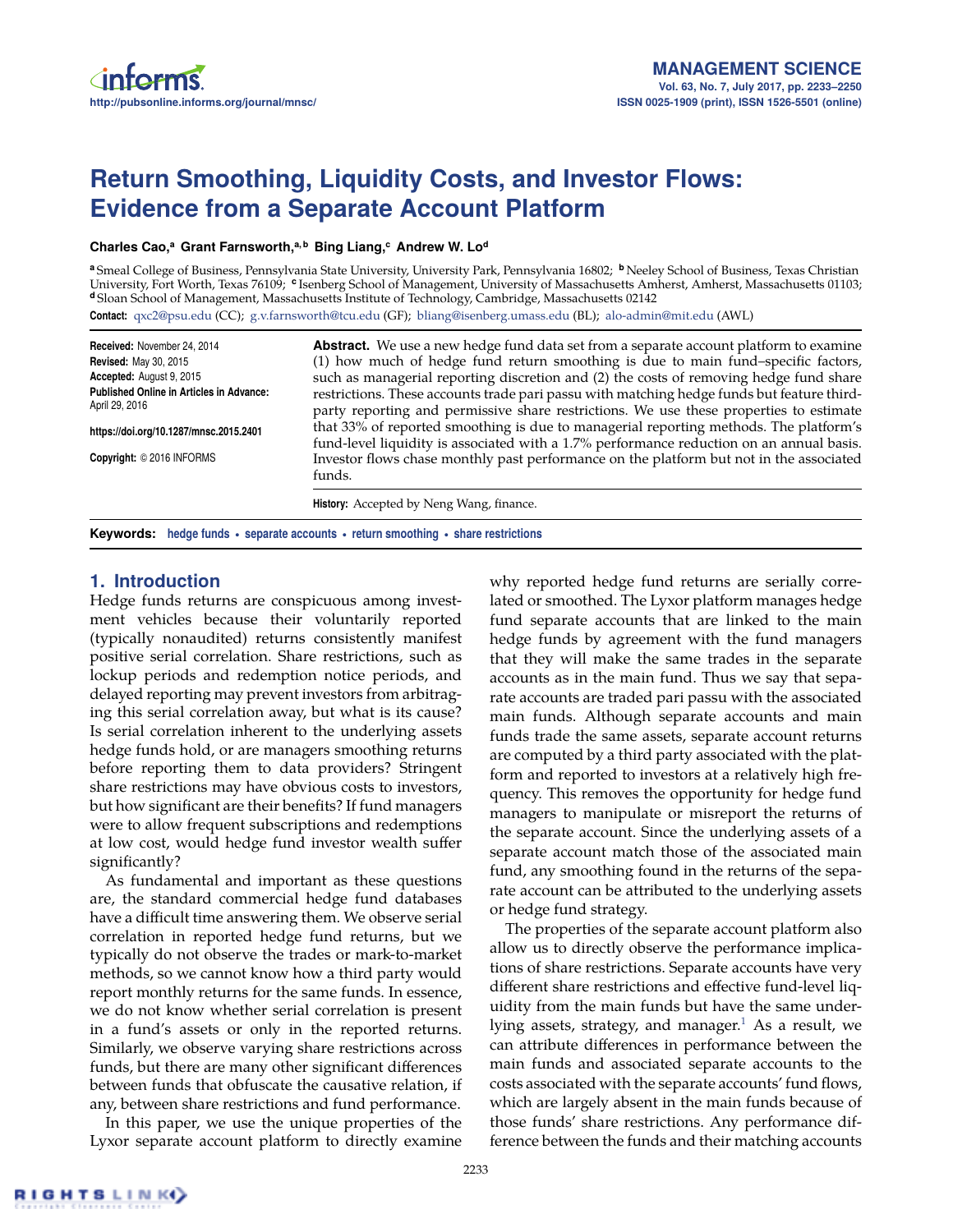is evidence of the effect of share restrictions on investor wealth.

This paper uses a new and more direct approach to examine the effect of managerial reporting on return smoothing. Hedge fund returns are typically calculated and voluntarily reported by the funds themselves, and there is evidence that fund managers can manipulate the calculation of these returns to improve apparent fund performance or to maximize the fees they collect as in Agarwal et al. (2011) and Bollen and Pool  $(2009).<sup>2</sup>$  On the other hand, there could be less pernicious explanations for this serial correlation, such as the funds inheriting serially correlated returns from underlying assets that manifest this property, as in Getmansky et al. (2004). By comparing the performance of the hedge fund portfolio as self-reported by the manager and as reported by the separate account platform, we can quantify the effect of managerial discretion on reported serial correlation in a more direct way than previous research has been able to do. Since the main fund and associated separate account have the same manager, assets, and trades, the variables that prevent researchers from cleanly disentangling assetinduced and managerial smoothing are eliminated in this context. We can then decompose the smoothing in main fund returns (which is what is normally observable) into the portion attributable to the underlying assets/strategy and the portion that may be attributed to managerial reporting choices.

We discuss the mechanisms that may cause the gap in performance and serial correlation between a hedge fund and its associated separate account, including differences in reporting practices and valuation methods, temporary differences in portfolio holdings as a result of flow-induced trading, and cash management.

This paper is also unique in that it directly investigates the relation between share restrictions and fund performance using a matched sample in which associated funds differ significantly in their share restrictions but not in their investment choices. Liang (1999) and Aragon (2007) investigate the effect of share restrictions and find that funds with low fund-level liquidity by virtue of these restrictions outperform their more liquid peers. The later study finds evidence that funds with less fund-level liquidity tend to hold less liquid assets and suggests that share restrictions provide managers the freedom to undertake profitable long-horizon strategies that may not be amenable to short-term liquidation. Joenvaara and Kosowski (2014) examine the performance difference between Undertakings for Collective Investment in Transferable Securities (UCITS) and non-UCITS hedge funds (the former often have fewer share restrictions) and find that non-UCITS funds typically outperform and that the difference is explained by differences in liquidity and share restrictions.<sup>3</sup> They group funds by characteristics such as share restrictions, domicile, and geography for comparison. In contrast to previous studies, we are able to directly compare matching funds, with the same manager and strategy, in two share restriction regimes: the main fund and the platform separate account.

Finally, we examine the effect of share restrictions on investor flows: investors on the separate account platform can move money from one fund to another within the platform as frequently as once a week, whereas investors in the main hedge funds are subject to redemption frequency requirements (the average redemption frequency is about two months for our sample funds) and other constraints imposed by the main fund. The lack of these barriers on the separate account platform drastically increases investors' ability to chase hedge fund performance.

From a methodological perspective, we construct a merged main fund and separate account data set in which we match contemporaneous returns from the separate accounts with their associated main funds. We examine the difference between returns as reported by hedge fund managers and those realized by separate accounts to determine the degree to which managerial discretion in valuing assets plays a role in the smoothing of main funds' reported returns as well as the effect of the share restrictions on main fund performance.

Estimating the moving average process of Lyxor and main funds, we find that matched main funds have an average first-order moving average coefficient of 0.182, whereas the associated Lyxor accounts have, on average, a statistically different coefficient of 0.121. Since underlying asset illiquidity should be the same for a fund and its separate account, we conclude that 33% of reported hedge fund return smoothing is due to managerial discretion in return reporting and 67% of reported return smoothing is due to the properties of the underlying assets and other factors common to the main fund and separate account. The proportion of moving average smoothing as a result of managerial discretion is higher for funds with greater barriers to liquidity as measured by the total time to redemption caused by the fund's share restrictions.

We also find that Lyxor separate accounts underperform their matched main funds over our sample by 1.7% annually, suggesting that the increased fund-level liquidity of the separate accounts is quite costly. The magnitude of this difference is also positively associated with the higher share restrictions. In other words, the imposition of share restrictions, although reducing investor flexibility, also shields investors from significant fund-liquidity costs.

Examining the relation between fund performance and subsequent flows, we find strong evidence that investors chase fund performance on the Lyxor platform at the one-, two-, and three-month horizons, whereas evidence among the main funds is weaker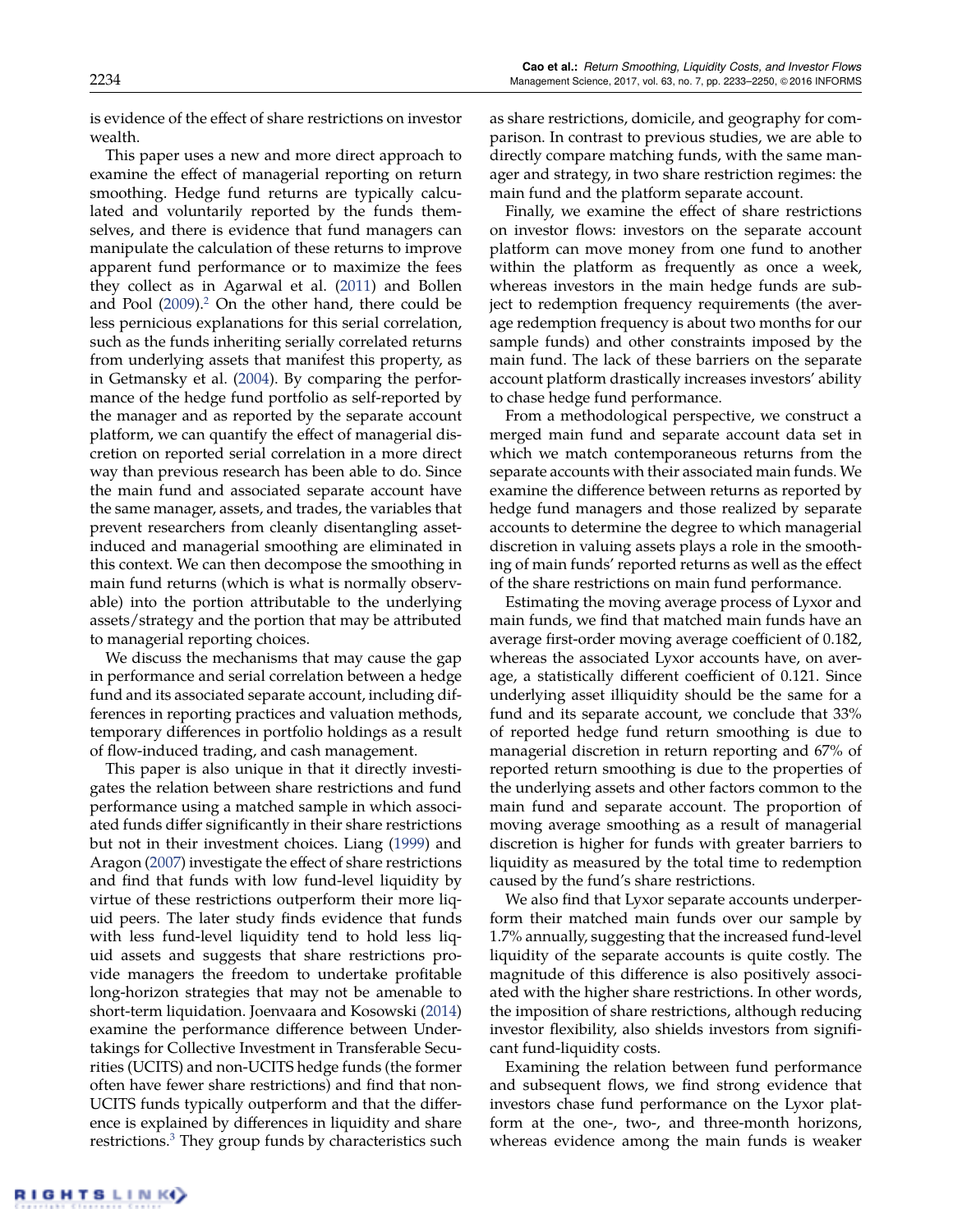and restricted to the two-month horizon. This result suggests that some investors in the main funds would move cash to chase high performance if they were not prevented from doing so by the funds' share restrictions.

The rest of the paper proceeds as follows: Section 2 develops our hypotheses of interest and places them in the context of the existing literature. Section 3 describes the Lyxor separate account platform, our data set, and the methodology used to construct a sample appropriate for testing. Section 4 then outlines the econometric tests used and discusses the results. Section 5 concludes the paper.

# **2. Hypothesis Development**

# **2.1. Third-Party Valuation, Fund Liquidity, and Return Smoothing**

Self-reported hedge fund returns are serially correlated (see Asness et al. 2001, Getmansky et al. 2004, Loudon et al. 2006). That these returns are voluntarily reported and independent valuations of the underlying securities in the portfolio are not available has led some academics to suggest that hedge fund managers purposely manipulate reported net asset values (NAVs). For example, Bollen and Pool (2008) discuss how hedge fund managers have incentive to report positive returns right away while inducing serial correlation by delaying negative fund returns. Moreover, Bollen and Pool (2009) find evidence in the pooled distribution of hedge fund returns that the reported small gains far exceed the reported small losses and this discontinuity in returns is absent in the three months preceding an audit. Furthermore, the discontinuity disappears when using bimonthly returns, indicating that the reported returns are subsequently reversed. Agarwal et al. (2011) show abnormally positive hedge fund returns in December, a month in which many fee schedules crystallize, consistent with earnings manipulation for the purpose of maximizing fees.

Manipulation of hedge fund reported returns is possible because hedge funds have a great deal of discretion in the information they reveal and to whom they reveal it. The performance information in the main hedge fund databases is voluntarily reported by hedge fund management after the fact. Presumably, the manager would avoid reporting returns that are very different in the long run from what was actually achieved because some investors in the fund may have access to the databases and notice the discrepancy, particularly if they liquidated or added cash to the fund and are aware of the NAV used. However, if there are months in which no assets are added to or removed from the fund, there would be no way for an investor to know whether the reported returns have been manipulated nor how up to date the NAV really is. These characteristics of self-reported returns are common among hedge

funds but not possible among the separate accounts on the Lyxor platform. For one thing, investors on the platform have up to weekly liquidity opportunities and weekly performance reporting, so any manipulation of reported returns would also imply redemptions occurring at the manipulated NAV, a situation that would lead to wealth transfers between fund investors. More importantly, the NAV calculation on the platform is performed by a third party without the incentive to alter returns. Therefore Lyxor account returns are free of managerial discretion in reporting.

There are alternative explanations for serial correlation that do not involve deliberate manipulation of returns by fund managers. Getmansky et al. (2004) present an econometric model of serial correlations and illiquidity and suggest that smoothed (and predictable) hedge fund returns are largely a result of illiquid underlying securities. The stale pricing of these investments leads mechanically to apparently smoothed fund returns in the same way that nonsynchronous trading can cause spurious serial correlation in equity indexes. They highlight linear extrapolation of prices of thinly traded securities, smoothed broker–dealer quotes, and trading restrictions as mechanisms for hedge fund asset smoothing. These mechanisms should affect return calculation for the separate accounts and associated main funds equally if they are using the same methods to compute returns. Alternatively, if fund managers choose a valuation method that induces greater serial correlation in reported returns than what Lyxor, as a third party, chooses or if they directly manipulate return numbers, we would expect to see a difference in serial correlation between main funds and separate accounts. These issues lead to the following hypothesis.

**Hypothesis 1.** *To the extent that hedge fund managers use discretion to game evaluation by smoothing returns, we will observe greater smoothing in main fund returns than in corresponding Lyxor returns.*

Because the assets and trading in the Lyxor accounts match those of the corresponding main funds, we believe the asset-induced smoothing that results from stale prices and nonsynchronous trading will be approximately the same for the main funds as for the Lyxor separate accounts. Therefore we can decompose the smoothing in the main funds into two components: the portion inherited from the underlying assets (also the amount we find in the Lyxor account) and the portion induced by manager valuation (the difference in smoothing between the main funds and Lyxor accounts).

If investors are primarily concerned with accurate reporting when making subscriptions or redemptions, then managers with greater share restrictions will have greater managerial discretion in reporting returns. This leads to the following hypothesis.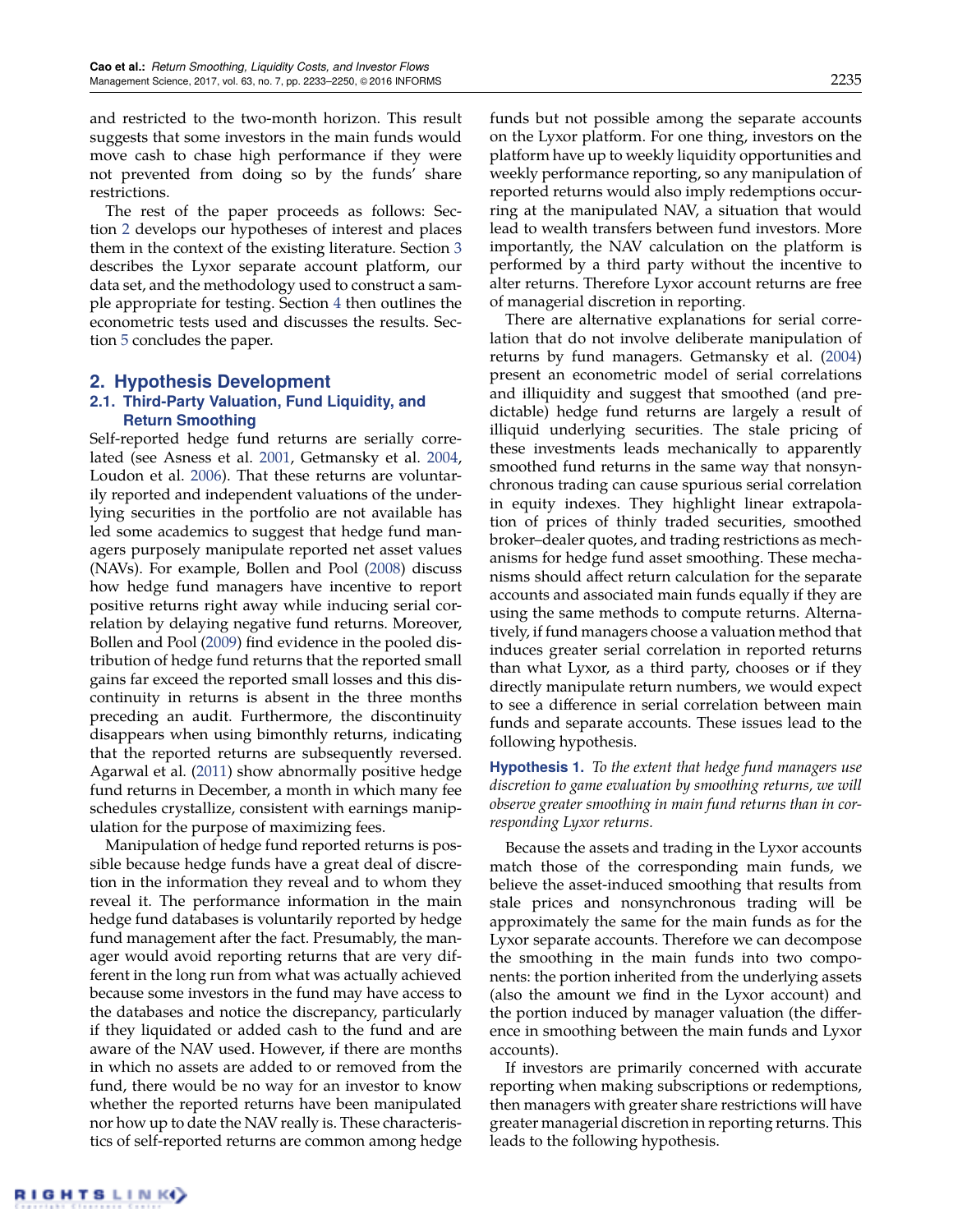**Hypothesis 2.** *If share restrictions facilitate managerial discretion, then funds with more stringent share restrictions will have greater smoothing than those with fewer.*

# **2.2. Hedge Fund Liquidity and Performance**

In the context of this paper, hedge fund liquidity refers to the difficulty or ease with which a hedge fund's investors can make or redeem an investment in the fund. Since hedge fund liquidity is defined by the share restrictions agreed upon by the hedge fund manager and investors, it is related to the liquidity of the underlying assets only through the views of the fund management, since they decide what terms the fund will offer investors. Fund liquidity should not be confused with the liquidity of the fund's underlying assets, which is defined by costs faced by the hedge fund managers attempting to enter into or liquidate positions in underlying assets in order to meet subscription/redemption, rebalancing, or other trading demands.

One important research question is whether these liquidity restrictions are justified and beneficial to investors. Aragon (2007) compares the returns of hedge funds with and without lockup periods and other restrictions and finds that after accounting for illiquidity provisions, hedge fund returns no longer have a positive alpha. This result supports the notion that hedge funds are, effectively, funds for long-horizon investors who are willing to trade liquidity for higher returns. On the other hand, Ang and Bollen (2010) show that share restrictions such as lockups and notice periods can be very costly to investors when fund-level liquidity is viewed as a real option.

Since Lyxor accounts and their corresponding main funds differ primarily in their fund-level liquidity restrictions (with Lyxor accounts being universally more liquid), we can test hypotheses about the difference between Lyxor and main fund returns by comparing matching Lyxor and main fund returns. Hence, we develop the following testable hypothesis.

# **Hypothesis 3.** *If greater hedge fund liquidity imposes higher costs on the fund, Lyxor accounts will underperform their corresponding main funds.*

Furthermore, if liquidity restrictions are being rationally imposed by fund managers in response to the expected costs of flows in their funds, we expect the performance difference to be related to the main fund's liquidity restrictions.

**Hypothesis 4.** *If share restrictions are put in place in the main fund to mitigate costs associated with investor flows, then funds with greater share restrictions in the main fund will show a greater performance difference between the main fund and separate account.*

**2.3. Fund Liquidity and the Return–Flow Relation** Flows of new money from investors in the mutual

fund industry tend to chase past performance (see Sirri and Tufano 1998). Zheng (1999) shows that this phenomenon may be rational, since mutual funds with good performance tend to continue to have good performance in the short run—a finding similar to the "hot hands" effect of Hendricks et al. (1993).

In empirical tests of hot hands performance persistence among hedge funds, Jagannathan et al. (2010) find that 25% of three-year abnormal performance spills over into the following three-year interval. Their investigation looks at the three-year horizon because many funds have lockup periods of two to three years. Agarwal and Naik (2000) examine performance persistence at various frequencies and find quarterly performance persistence to be most robust, with weaker effects at longer horizons.

Investors may be inclined to move cash to take advantage of this performance persistence. Agarwal et al. (2004) find evidence that at the annual frequency, hedge fund flows follow performance. Investors seeking to chase performance may be impeded by the presence of share restrictions. Aragon et al. (2014) examine onshore and offshore hedge funds, the latter of which often have lower share restrictions, and find that flows chase performance more in offshore funds than in their onshore counterparts. This difference may be due to the effect of share restrictions.

It is generally difficult for investors to move cash into and out of hedge funds quickly enough to chase performance at the monthly frequency since many funds have quarterly redemption dates, quarterly reporting, or delayed reporting. Other liquidity provisions can make even longer-horizon performance chasing impossible among some hedge funds. By contrast, once cash is on the Lyxor platform, it can be moved from one account to another as often as weekly and without transaction costs. These features allow Lyxor customers to chase performance to a much greater degree than investors in the main funds can, leading to the following hypothesis.

**Hypothesis 5.** *If hedge fund investors seek to chase fund performance, we expect a stronger positive relation between fund performance and subsequent flows for Lyxor funds than for main funds, which provide fewer opportunities for flows.*

# **3. Data Description**

# **3.1. The Lyxor Separate Account Platform**

We utilize a unique data set taken from separate accounts on the Lyxor separate account platform, a wholly owned subsidiary of Société Générale. At the end of 2011, Lyxor was the largest and best-known separate account platform in the world, with over 100 separate accounts available for investment and \$10 billion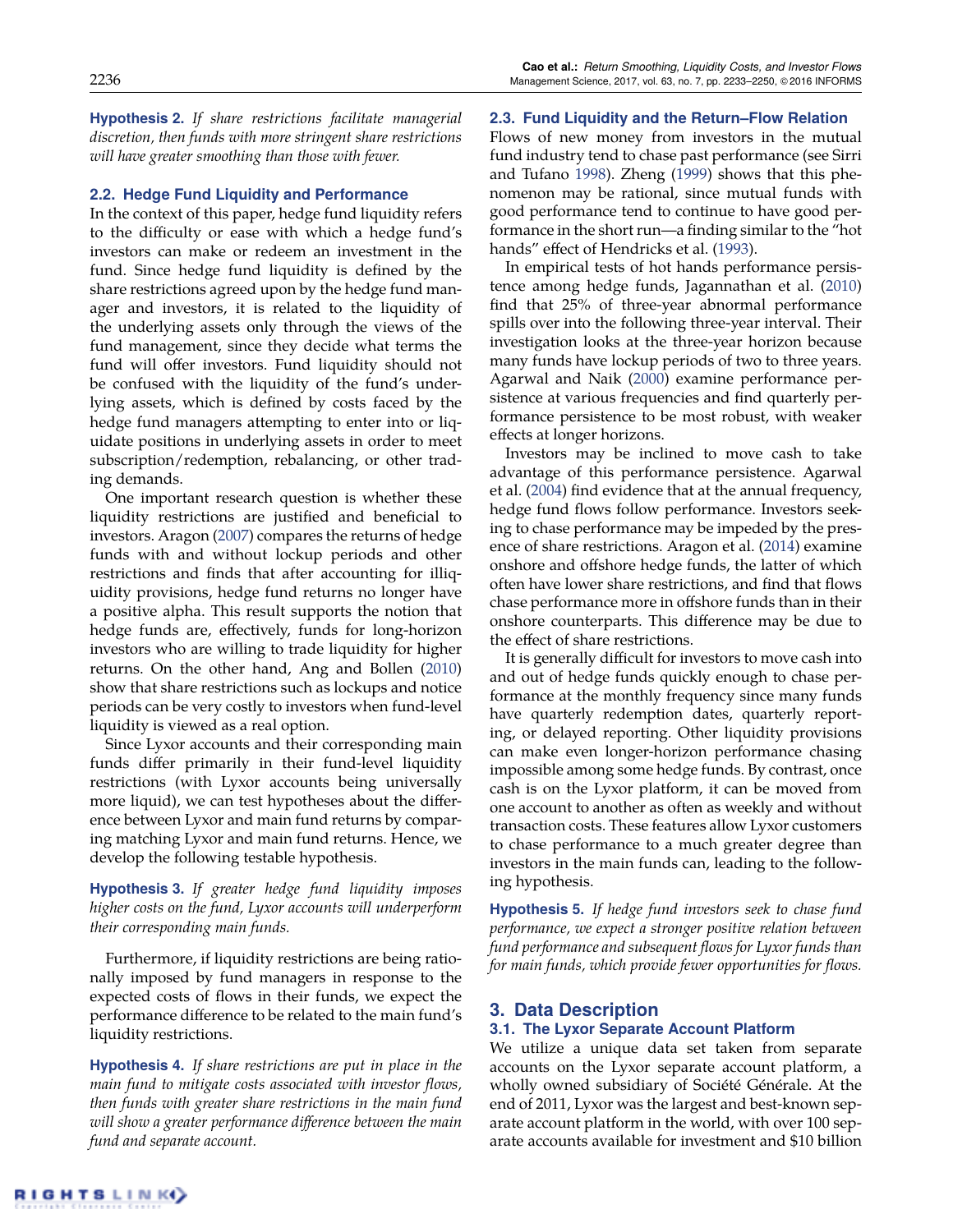**Figure 1.** Lyxor Assets Under Management



*Notes.* Plot of assets under management for all funds in the Lyxor separate account sample (before merging with the main hedge fund databases). Assets under management are calculated at the end of each calendar year and are reported in U.S. dollars.

in assets under management (AUM). Figure 1 shows the growth in Lyxor platform AUM over time. Aside from Lyxor, there are several other large and growing separate account platforms managed by Deutsche Bank, Man Group, AlphaMetrix, Goldman Sachs, UBS, and other institutions. Some institutional details vary from one separate account platform to another, but they each provide the same general features: thirdparty validation/evaluation and increased ability to move cash from one fund to another quickly and at low cost. Total assets across all separate account platforms are estimated to be close to \$100 billion.

Lyxor's separate account platform contracts with operating hedge funds (the main funds) to open separate accounts that receive funds from investors on the Lyxor platform. These funds are then traded pari passu with the assets in the main fund. $^4$  Investors in the platform are subject to the same legal requirements as those of a hedge fund: they must be legally accredited investors.

The Lyxor separate account platform was created in 1998 to provide sophisticated investors access to hedge funds in a manner that (1) allows for diversification across hedge funds without having to meet the minimum investment requirement for each hedge fund, (2) allows greater fund-level liquidity than the main hedge funds, (3) provides investors greater transparency in return reporting, (4) mitigates the risk of fund-level fraud, and (5) increases standardization of the fee structure and account terms across funds. Typical investors are private banks, pension funds, and other institutional investors who have a preference for the liquidity, transparency, or institutional risk characteristics of the platform.

Although the separate account platform has a minimum investment size of \$100,000, there is no minimum investment for an allocation to any particular account on the platform. After meeting the overall minimum, an investor may diversify across many separate accounts to create a portfolio with returns similar to a diversified hedge fund index or fund of hedge funds. The separate accounts on the platform charge management and incentive fees, just as the main funds do. Lyxor also has a management fee proportional to the assets invested on the platform, but this fee does not enter into our calculations because our returns are gross of Lyxor fees and net of the fund managers' management and incentive fees. Because Lyxor's fees are not included in these data, the difference between main fund and separate account performance we report is a lower bound on what investors would face.

Whereas main funds often provide self-reported performance information relatively infrequently (either to investors or to the data providers used by researchers), the Lyxor platform calculates and publishes the NAV and returns of each separate account weekly. Since Lyxor calculates the asset valuations independently, many of the issues associated with returns that are selfreported by the fund manager (e.g., intentional return smoothing) can be avoided. Lyxor monitors the trading and returns of the separate accounts and compares them against those of the main fund to ensure that the funds do not experience style drift and that the accounts trade in step with the main funds.

Cash may be moved from one separate account on the platform to another as often as weekly, after the close of trading each Tuesday, at the published NAV without incurring transaction costs. During our sample period, orders for these transactions had to be submitted with two days' notice—that is, the Friday before the Tuesday of the transaction. This potentially allows investors to move funds quickly from one separate account to another, with performance information from all but the most recent few days. Because the published NAV for each Tuesday is used to compute the value of the shares created and redeemed by platform participants, it need not be considered indicative, as would a self-reported NAV in a hedge fund at the end of a month in which redemptions and subscriptions are not permitted.

As much as possible, subscriptions and redemptions from different platform investors are netted out to avoid forcing funds to liquidate or enter into positions unnecessarily. A handful of funds consistently allow less frequent subscriptions and redemptions, but other funds may occasionally be flagged as having "limited" or "very limited" liquidity. Investors seeking to take large positions in funds flagged in this manner may not get their orders completely filled. Cash not allocated to a separate account by the investor or allocated to an account but not yet invested by the separate account manager is managed by Lyxor and earns a risk-free rate.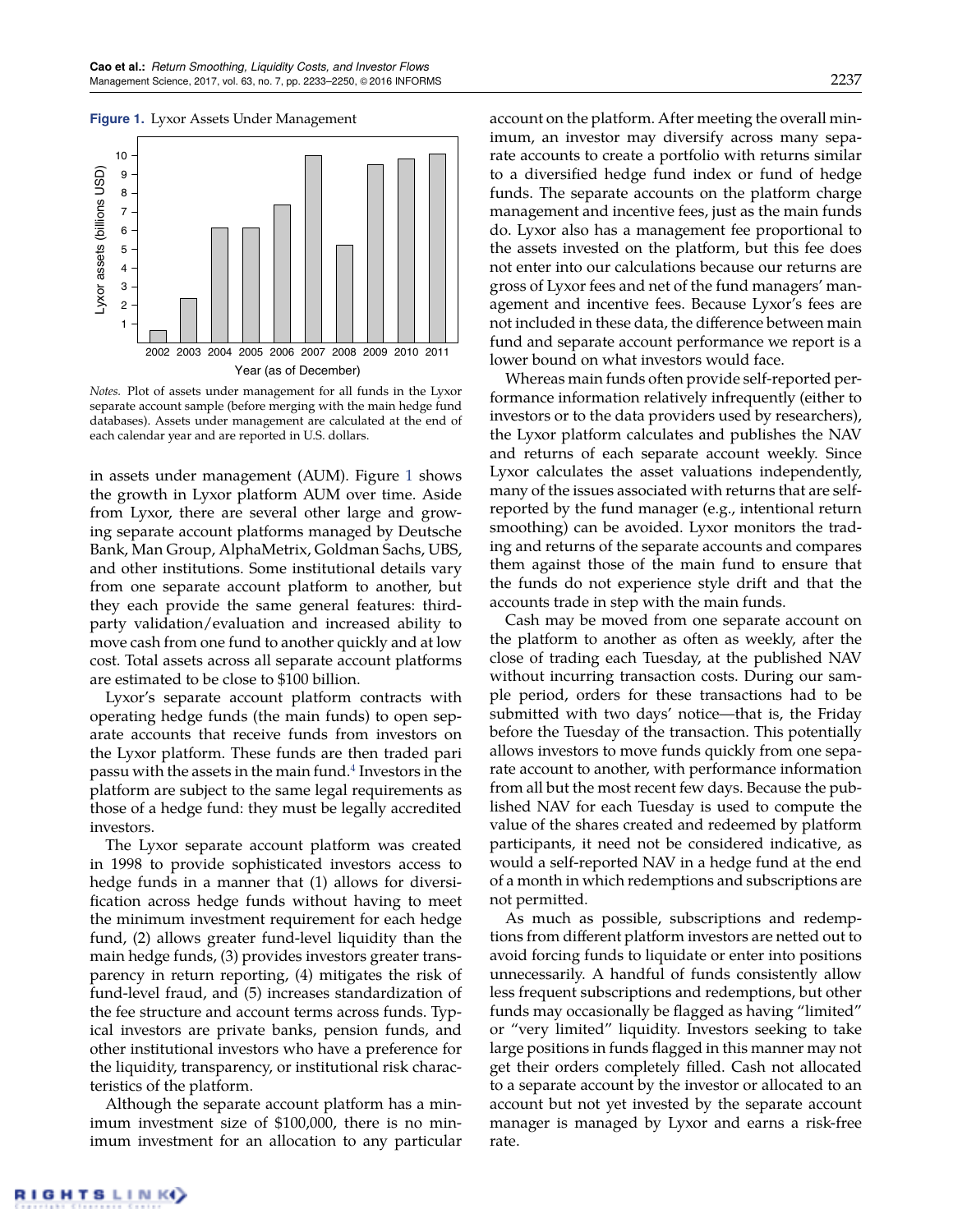The rapid growth in assets managed by separate account platforms highlights the need some investors have to obtain hedge fund returns without being subject to the share restrictions, diversification difficulty, and perceived institutional risk they would face if they invested in conventional hedge funds. In fact, some institutional investors are prohibited from direct hedge fund investment but are permitted to invest on the platform because the assets are held by Société Générale and evaluated using a third party. In other words, Lyxor separate accounts provide a degree of credibility that direct hedge fund investments cannot easily match.

The desirable liquidity and transparency features of the separate account platform do come with some costs to investors. Lyxor's fee, which is not included in the performance we report here, will reduce the net return to investors. Moreover, inasmuch as the managers are not able to cheaply implement the trades necessary to provide investor liquidity, they are instructed by Lyxor to prioritize investor liquidity. Thus an investor without a strong preference for liquidity is likely to prefer investment in the main fund.

For their part, hedge fund managers have several incentives to join a separate account platform: the most obvious is the fee revenue they collect on assets in their accounts, but the platform also serves to improve the name recognition and reputation of the fund. Smaller funds with weaker reputations thus have stronger incentives to join a platform than larger, more established funds. At the same time, Lyxor requires significant performance history from prospective funds and targets larger, more respected hedge funds for inclusion. Because both prospective fund managers and Lyxor know that separate accounts are subject to larger flows than traditional hedge funds, funds that successfully create a separate account on the platform are likely to be those with relatively liquid assets.

#### **3.2. Separate Account and Main Fund Data**

Lyxor publishes performance for all funds on the platform each week. Whereas the weekly report contains current and historical NAVs only for funds that are live on the platform at the time of the report, we have compiled a historical data set containing defunct fund performance as well. Survivorship and other biases associated with hedge fund returns, discussed in Fung and Hsieh (2000), Liang (2000), and elsewhere, are not of concern in our study because we care only about the difference between matched separate account returns and associated main fund returns rather than the cross-sectional properties of the returns to the funds themselves.

Our raw data set contains weekly historical returns for 291 Lyxor accounts between 2002 and 2010. After removing funds with fewer than two years of history, we have 218 Lyxor accounts. We augment these NAVs with AUM, fee, manager, and strategy information from fee documents and past weekly reports. We also add information about the benchmark main fund associated with the account. Figure 1 shows the total AUM over time of the 291 funds in our uncut sample. Lyxor assets under management grew rapidly until 2007, in which the assets in the accounts in our sample surpassed \$10 billion. Lyxor experienced large outflows during the financial crisis of 2007–2008 but recovered in 2009 to near-2007 levels.

A number of separate accounts on the Lyxor platform liquidated during the financial crisis, and in many cases, we observe dramatic poor performance during the final months before exiting the platform. Because these wind-down observations represent small sums of money and outlier returns, we exclude observations for months in which fund AUM was less than \$2.5 million at the end of each fund's reported data series. The removal of these wind-down observations, mostly present during the financial crisis, has the effect of attenuating our results.

For each fund, Lyxor provides investors with a document describing the fund's history, investment policy, and information about the associated main fund. For each separate account we find the main hedge fund identified in the investor documents in our hedge fund database, which consists of a merge of five large commercial hedge fund data sets: TASS, HFR, CISDM, BarclayHedge, and Morningstar. These data sets were merged using fund characteristics, manager names, and return information.

Because separate account information is reported as of the close of trading each Tuesday and main fund information is reported at the end of each month, the return periods for the separate accounts may not perfectly match those of the main funds. Therefore return period ends may differ by as much as two trading days (if the month ends on a Thursday or Friday). We mark Lyxor month-end dates as the closest reported return to the calendar month-end date, including weekends. If the two Lyxor reported returns are equidistant from the month-end, we use the Lyxor date that precedes the month-end. In all cases, the Lyxor reported dates we use are within a week of the calendar month-end date. After applying all filters, we have a total of 7,171 monthly observations matched between the Lyxor and main fund data sets representing 135 fully vetted fund matches.

Table 1 summarizes the fund characteristics of our separate account sample and the associated main funds. Statistics for the universe of funds (not including funds of funds) reporting during the sample period are included for comparison. Both main funds and Lyxor separate accounts charge typical hedge fund management and incentive fees, approximately 20% for the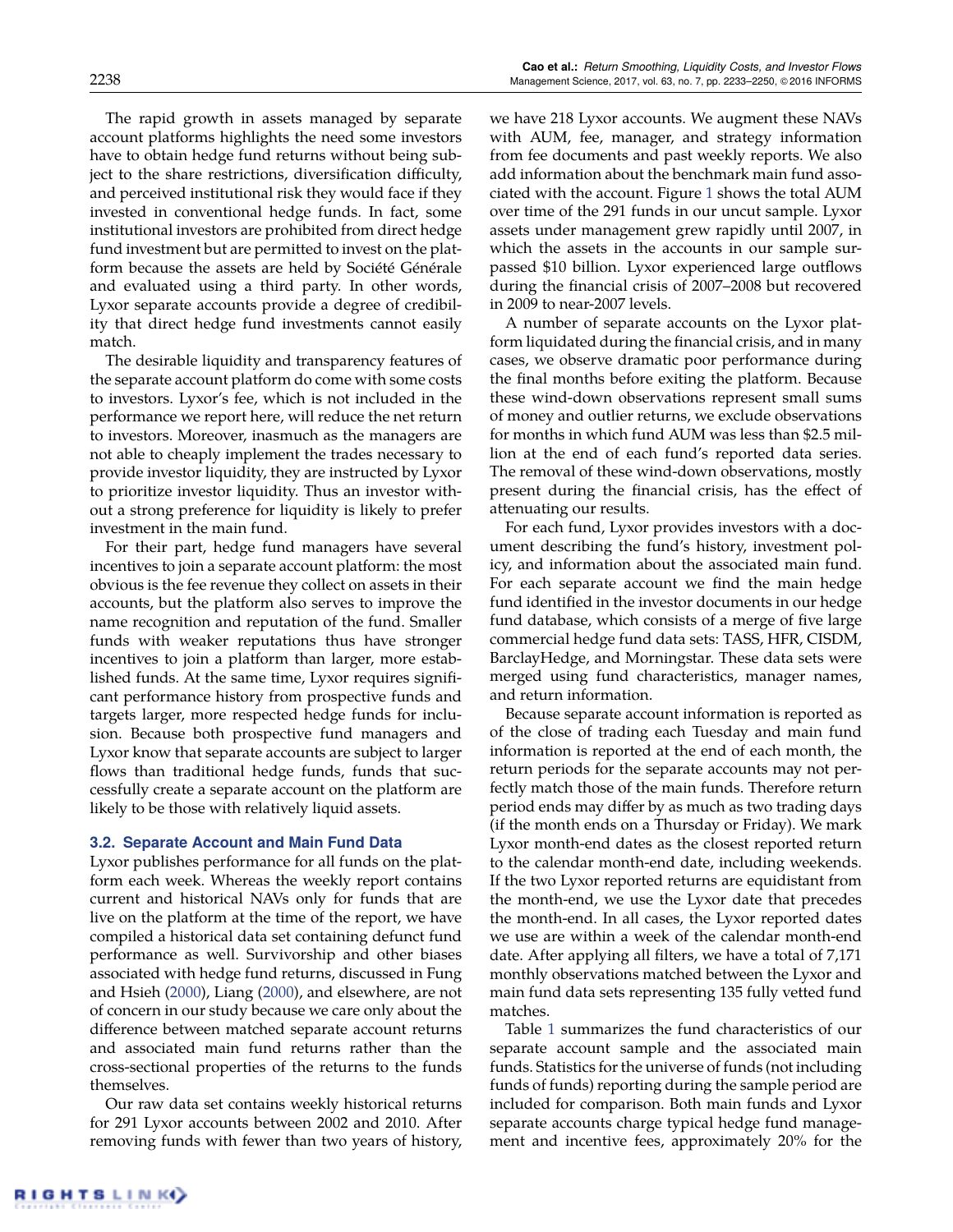#### **Table 1.** Summary Statistics of Hedge Fund Characteristics

|                                          | Main fund |        | Lyxor account |        | HF universe |        |
|------------------------------------------|-----------|--------|---------------|--------|-------------|--------|
|                                          | Mean      | Median | Mean          | Median | Mean        | Median |
| Incentive fee $(\%)$                     | 19.20     | 20.00  | 20.35         | 20.00  | 18.28       | 20.00  |
| Management fee (%)                       | 1.52      | 1.50   | 1.58          | 1.50   | 1.45        | 1.50   |
| Lockup period (months)                   | 0.57      | 0.00   | 0.00          | 0.00   | 3.49        | 0.00   |
| Redemption frequency (months)            | 2.00      | 1.00   | 0.23          | 0.23   | 2.36        | 1.00   |
| Redemption notice period (months)        | 1.00      | 1.00   | 0.07          | 0.07   | 1.08        | 1.00   |
| Minimum allowed investment (\$ millions) | 1.71      | 1.00   | 0.00          | 0.00   | 0.89        | 0.50   |
| High watermark ( $yes = 1$ )             | 0.85      |        |               |        | 0.79        |        |
| Leverage allowed (yes $= 1$ )            | 0.61      |        |               |        | 0.52        |        |
| Average AUM (\$ millions)                | 699.18    | 138.59 | 65.67         | 48.95  | 427.61      | 86.48  |

*Notes.* Summary statistics of the fund-level characteristics of the main funds and Lyxor separate accounts. Each Lyxor/main fund pair is an observation. *Incentive fee* and *management fee* are expressed in percentages, and the *redemption frequency* (the period of time between redemption windows) and *redemption notice period* are in months. *Lockup period* is reported in months. *Minimum allowed investment* is in millions of dollars. *High watermark* and *leverage allowed* are indicator variables denoting whether the fund reports using a high watermark provision and whether it reports using leverage. Separate accounts mimic the main funds in their use of leverage and high watermark provision. *Average AUM* is the average reported monthly AUM, expressed in millions of U.S. dollars. There are 135 matched funds in this sample, and the sample period is 2002–2010. Statistics for all hedge funds in the merged hedge fund (HF) universe during this time period are included for comparison.

incentive fee and approximately 1.5% for the management fee. There are no lockup periods or fundwise minimum investment amounts for the separate accounts, although a minority of main funds in our sample do report initial lockup periods (most frequently of a year) and all have minimum investment amounts, often about \$1 million. Redemption notice period is an important share restriction that determines how far in advance an investor must request a redemption before it is available. In the main funds, a typical notice period is between 30 and 90 days. The notice period for Lyxor separate accounts is uniform at the significantly lower two trading days. When compared with the universe of hedge funds, the main funds with accompanying separate accounts in our sample have shorter lockup periods on average (0.57 months versus 3.49). Since funds self-select onto the platform, those with very illiquid assets and/or high share restrictions are unlikely to have platform separate accounts. Funds on the platform are also somewhat larger than the average hedge fund in the universe, consistent with Lyxor's goal of attracting large and reputable funds.

The frequency of redemption windows for the main funds in our sample is typically either monthly or quarterly. Lyxor separate accounts, on the other hand, have redemption windows once a week, offering investors much more frequent opportunities to redeem, invest, or rebalance. High watermark and leverage variables are not reported separately for the separate accounts because they operate the same way the main funds do in these respects. Since fund characteristics are fairly uniform across the Lyxor platform accounts (or match the associated main fund), much of our analysis will use the characteristics of the main fund, as reported by the data sources used to construct the merged main fund data set. Lyxor accounts are typically significantly smaller than their main fund equivalent, with the mean account AUM of approximately \$66 million (versus the mean of \$699 million in the associated main funds).

Figure 2 shows the Lyxor and main fund performance of two example funds. In the first case, the Lyxor





*Notes.* Plots of the NAV of two representative funds in our sample. Each plot shows the performance of the main fund (solid line) and the associated Lyxor account (dashed line). The first example is a fund with comparatively little performance difference over time; the second has more. Initial NAVs are set to 100 so that the comparison is straightforward.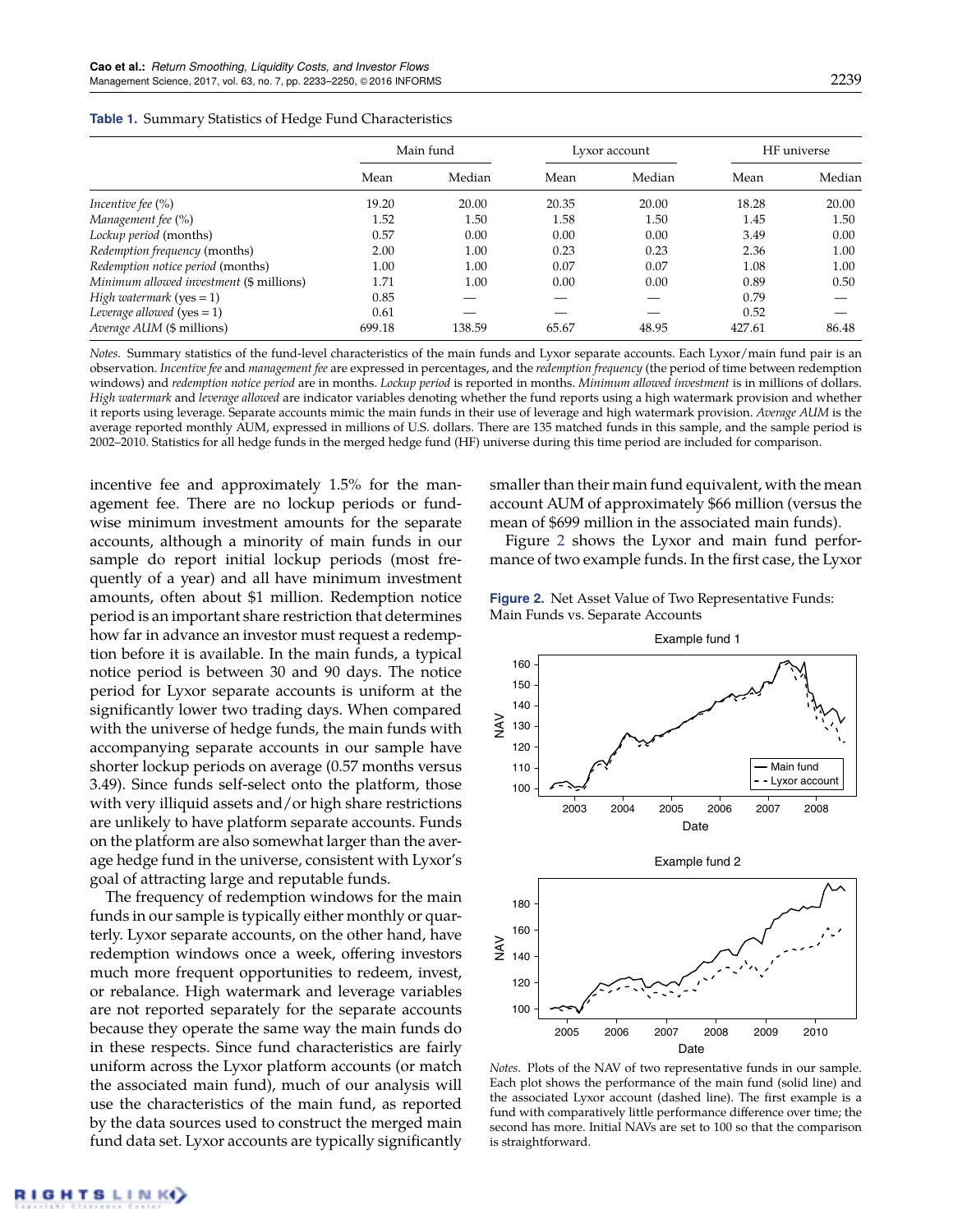account return closely matches that of the associated main fund; in the second case, there is a greater performance difference. These examples not only show the typical high correlation between the main fund and its associated separate account but also illustrate the performance drag separate accounts in our sample suffer.

To examine how closely separate accounts mimic the main funds, we compute the return correlation and tracking error, fund by fund, between the main fund and the separate account. Our measure of tracking error is the standard deviation of the difference in monthly return. The mean and median correlations across funds are 87.3% and 90.1%, respectively. The minimum and maximum correlations in our sample are 60.2% and 96.2%. The mean tracking error is 1.4%, with a median of 1.3%.

## **4. Results**

#### **4.1. Fund-Level Tests**

Getmansky et al. (2004) and others suggest that smoothing induced by managerial reporting discretion or stale prices will have a moving average time-series structure. Therefore, to examine the smoothing of main funds and separate accounts, we use a moving average time-series model. We compute the moving average coefficients fund by fund, average over funds, and report our results in Table 2. We check moving average models of up to order 3, denoted as MA(1), MA(2), and MA(3) throughout.

In panel A of Table 2, we see that Lyxor funds exhibit an average MA(1) coefficient of 0.121, whereas the associated main funds have an average MA(1) coefficient of 0.182. The difference is statistically significant  $(t = 4.35)$ . Note that the moving average smoothing is economically meaningful in both cases, but the magnitude is smaller among the Lyxor accounts. Referring back to our discussion of Hypothesis 1, we find support for the notion that there is significant smoothing in the main hedge funds that is not present in the matching Lyxor accounts. We also note that the majority of total smoothing appears in both the Lyxor account and main hedge fund returns, so asset-level serial correlation is also a contributing factor to fund-level return characteristics.

In panel B of Table 2, we see the coefficients from an MA(2) model. The first moving average coefficient for both the main fund and the separate account is again significant ( $t = 8.62$  and  $t = 5.88$ , respectively), but the second lags are not individually significant  $(t = 1.28)$ and  $t = -0.54$ ). Similarly, in panel C we see that none of the higher-order coefficients in the MA(3) model is statistically significant. Using the Bayesian information criterion, we find that an MA(1) model is appropriate for most of the sample funds—a fact corroborated by statistical insignificance of higher-order terms in panels B and C. We therefore restrict our attention to the

**Table 2.** Lyxor and Main Fund Smoothing

|                      | Main fund            | Lyxor     | Difference |  |  |  |  |
|----------------------|----------------------|-----------|------------|--|--|--|--|
| Panel A: MA(1) model |                      |           |            |  |  |  |  |
| Average $\theta_1$   | 0.182                | 0.121     | 0.061      |  |  |  |  |
| t-Statistic          | (9.22)               | (6.28)    | (4.35)     |  |  |  |  |
| Wilcoxon p-value     |                      |           | (0.00)     |  |  |  |  |
|                      | Panel B: MA(2) model |           |            |  |  |  |  |
| Average $\theta_1$   | 0.195                | 0.122     | 0.073      |  |  |  |  |
| t-Statistic          | (8.62)               | (5.88)    | (4.16)     |  |  |  |  |
| Wilcoxon p-value     |                      |           | (0.00)     |  |  |  |  |
| Average $\theta$ ,   | 0.025                | $-0.011$  | 0.037      |  |  |  |  |
| t-Statistic          | (1.28)               | $(-0.54)$ | (2.04)     |  |  |  |  |
| Wilcoxon p-value     |                      |           | (0.01)     |  |  |  |  |
|                      | Panel C: MA(3) model |           |            |  |  |  |  |
| Average $\theta_1$   | 0.197                | 0.112     | 0.085      |  |  |  |  |
| t-Statistic          | (8.77)               | (5.12)    | (5.01)     |  |  |  |  |
| Wilcoxon p-value     |                      |           | (0.00)     |  |  |  |  |
| Average $\theta$ ,   | 0.021                | $-0.005$  | 0.026      |  |  |  |  |
| t-Statistic          | (0.99)               | $(-0.23)$ | (1.31)     |  |  |  |  |
| Wilcoxon p-value     |                      |           | (0.01)     |  |  |  |  |
| Average $\theta_3$   | $-0.018$             | $-0.019$  | 0.001      |  |  |  |  |
| t-Statistic          | $(-0.84)$            | $(-0.81)$ | (0.07)     |  |  |  |  |
| Wilcoxon p-value     |                      |           | (0.86)     |  |  |  |  |

*Notes.* The moving average process coefficients, fund by fund, for each fund and each separate account are estimated for models up to order 3:

$$
r_{i,t} = \alpha_i + \epsilon_{i,t} + \theta_{i,1}\epsilon_{i,t-1} + \theta_{i,2}\epsilon_{i,t-2} + \theta_{i,3}\epsilon_{i,t-3},
$$

where  $\theta_{i,j}$  represents the *j*th MA coefficient from the time-series regression of fund or account *i*'s returns. The mean of these fund coefficients are reported, along with their *t* statistics (in parentheses). Also included are nonparametric Wilcoxon tests for differences between main fund and separate account coefficient ranks.

coefficient in an MA(1) model and use this coefficient as our measure of smoothing.

If we let  $\delta$  denote the moving average smoothing associated with the underlying hedge fund assets and their evaluation in the context of the Lyxor separate accounts and let  $\gamma$  denote the smoothing associated with the main funds but not the separate accounts (this portion of smoothing may be due to managerial manipulation of reported returns, for example), then we have  $\theta_1^s = \delta$  and  $\hat{\theta}_1^m = \delta + \gamma$ , where  $\theta_1^s$  and  $\theta_1^m$  are the estimated MA(1) coefficients of the separate account and main fund returns, respectively. Then we can express the proportion of hedge fund smoothing in the main funds that is due to managerial smoothing and other features unique to the main fund as

$$
\frac{\gamma}{\delta + \gamma} = \frac{\theta_1^m - \theta_1^s}{\theta_1^m}.
$$
 (1)

Using the estimated coefficients in panel A of Table 2, we conclude that approximately  $33\%$  (= 1 – 0.121/0.182) of hedge fund smoothing appears to be attributable to managerial reporting, whereas 67% is due to the underlying asset and strategy characteristics.

This finding addresses a long-standing question in hedge fund research. Hedge fund returns have long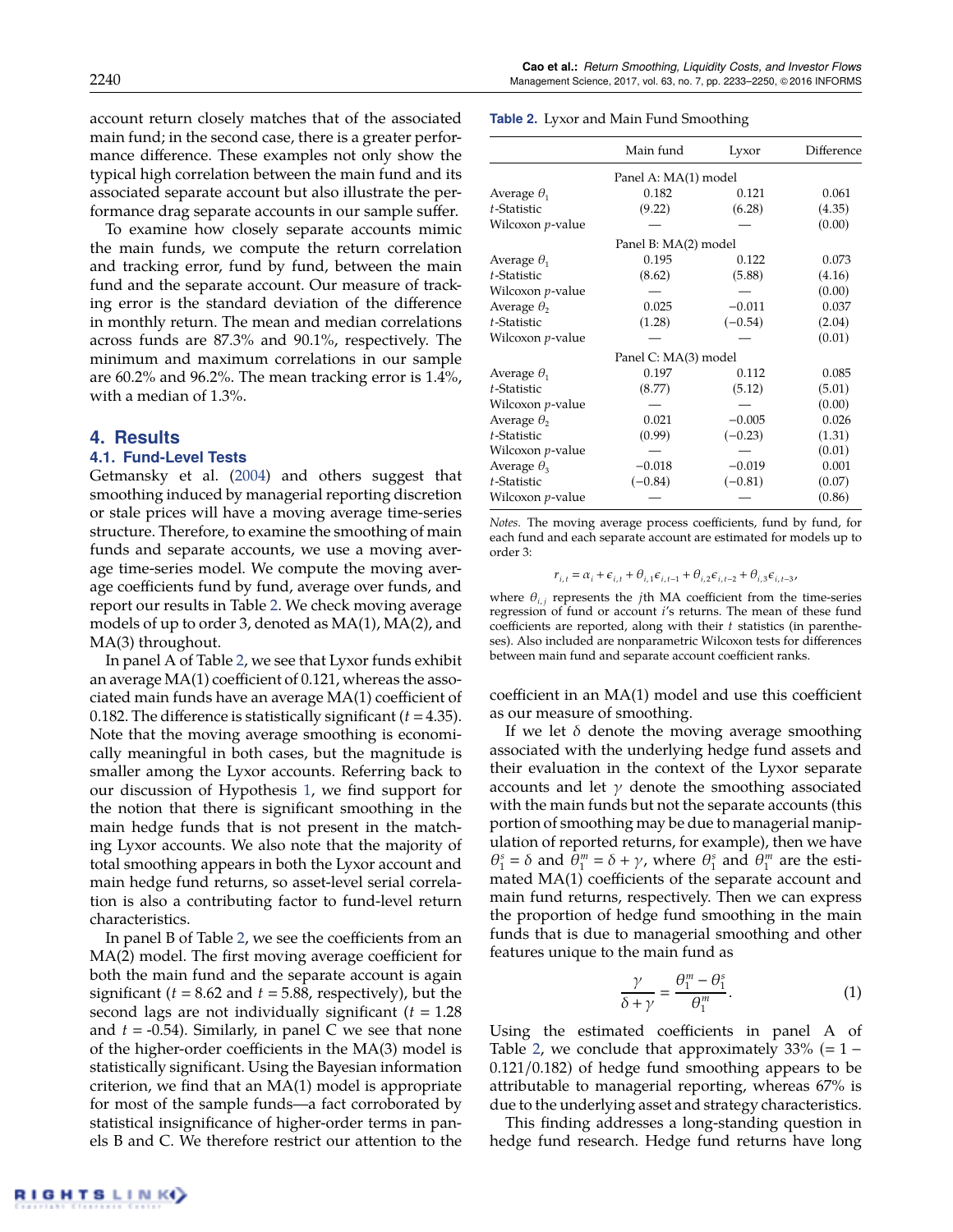been known to be serially correlated and researchers have found evidence that managers may use their discretion in reporting to distort reported returns. Nevertheless, it has been difficult to determine the extent to which this discretion is the driving force behind the serial correlation. As Getmansky et al. (2004) point out, the nature of the underlying assets held by hedge funds may induce smoothed reported returns even if those returns are computed by a party with no incentive to distort returns. We find evidence for both types of smoothing, with the asset-induced contribution approximately twice that of managerial discretion. One possible implication for investors or regulators is that modifying the return calculation and reporting method for hedge funds such that the manager has no discretion could eliminate a significant portion, but not all, of the observed serial correlation.

Turning our attention to the performance impact of share restrictions, Table 3 reports summary statistics of main fund returns and the corresponding matched Lyxor returns. Statistics are computed fund by fund and then averaged across funds. In this test, the performance criteria (average and median return) show support for Hypothesis 3: the Lyxor accounts underperform their associated main funds by 0.144% monthly, which corresponds to an annualized performance difference of 1.7%. This difference is statistically significant using a  $t$ -test ( $t$ -statistic  $= 7.46$ ) and also the nonparametric Wilcoxon test ( $p$ -value = 0.000). We also notice that the overall volatility of the Lyxor accounts is similar to that of the main funds. Lyxor account returns are more negatively skewed and display greater kurtosis than the associated main fund

**Table 3.** Distributional Properties of Lyxor and Main Fund Returns and Flows

|                       | Main<br>fund     |       | Lyxor Difference t-Statistic |            | Wilcoxon<br>$p$ -value |  |  |  |  |
|-----------------------|------------------|-------|------------------------------|------------|------------------------|--|--|--|--|
| Panel A: Fund returns |                  |       |                              |            |                        |  |  |  |  |
| Mean                  | 0.487            | 0.343 | 0.144                        | (7.46)     | (0.00)                 |  |  |  |  |
| Median                | 0.587            | 0.435 | 0.152                        | (6.01)     | (0.00)                 |  |  |  |  |
| Volatility            | 0.100            | 0.103 | $-0.004$                     | $(-0.62)$  | (0.56)                 |  |  |  |  |
| <b>Skewness</b>       | $-0.315 - 0.478$ |       | 0.163                        | (2.87)     | (0.00)                 |  |  |  |  |
| Kurtosis              | 5.158            | 5.692 | $-0.533$                     | $(-1.86)$  | (0.01)                 |  |  |  |  |
|                       |                  |       | Panel B: Fund flows          |            |                        |  |  |  |  |
| Mean (absolute)       | 0.088            | 0.176 | $-0.088$                     | $(-8.72)$  | (0.00)                 |  |  |  |  |
| Median (absolute)     | 0.035            | 0.083 | $-0.048$                     | $(-11.15)$ | (0.00)                 |  |  |  |  |
| Standard<br>deviation | 0.118            | 0.202 | $-0.084$                     | $(-7.55)$  | (0.00)                 |  |  |  |  |

*Notes.* Summary statistics of the main hedge fund returns and normalized flows and the corresponding matched Lyxor separate account returns. Each statistic is computed fund by fund, and then the cross-sectional average of the statistics is reported. Returns are in monthly percentage terms. Mean and median flows are the mean and median of the absolute value of flows, and the standard deviation is computed on signed flows. The *t*- and Wilcoxon tests are tests performed on the cross section of each fund statistic.

returns. If the difference in performance between main funds and their separate accounts is driven by costly outflow events faced by Lyxor accounts but not by the main funds, large redemptions could create a negative tail in the Lyxor performance distribution consistent with our data.

Since the main funds and matching separate accounts have the same assets, smoothing distortion induced by the manager in the main fund should not influence the long-term performance of the fund. Ultimately, reported returns must correspond to the realized value of the assets in the portfolio. Thus, under the null hypothesis that there is no significant cost to the dramatically higher fund-level liquidity faced by Lyxor investors (and, consequently, more volatile flows on the Lyxor platform), the average returns for the main fund should equal that of the separate accounts. On the contrary, these results suggest that high fundlevel liquidity is associated with a significant long-term performance difference. This performance difference could be the result of direct costs imposed on the fund because of forced trading of illiquid assets, for example. Alternatively, the costs of liquidity could be less direct, such as the inability of the manager to maintain the desired portfolio continuously because of the time it takes to adjust the portfolio. Either way, these results support the argument that tight hedge fund share restrictions are justified as a method for improving fund performance. Although not all investors have the luxury of investing in funds with low fund-level liquidity, it appears that those who can do so benefit from it.

# **4.2. Cross-Sectional Regression Results**

We are interested in identifying what fund characteristics are associated with a greater degree of managerial smoothing in the main funds. Hypothesis 2 suggests that increased share restrictions may give the manager greater ability to smooth reported returns, since redemptions (which require accurate and upto-date NAVs) are less frequent. One approach is to compute the difference in smoothing, fund by fund, between the main fund and separate account and regress it on the fund characteristics. Because the Lyxor accounts have many characteristics that are homogeneous across funds (for example, redemption frequency, minimum investment, and redemption notice period), we regress the MA(1) differences between the main fund and the Lyxor account on the main fund's characteristics.

We estimate the following cross-sectional regression:

$$
\theta_{i, \text{dif}} = \alpha_i + \beta_1 \text{RedemptionTime}_i + \beta_2 \text{MinInvest}_i + \beta_3 \text{RedemptionFreq}_i + \beta_4 \text{ALIMRatio}_i + \epsilon_i, \quad (2)
$$

where  $\theta_i$  difference between the MA(1) coefficients estimated for fund *i* in the main fund and in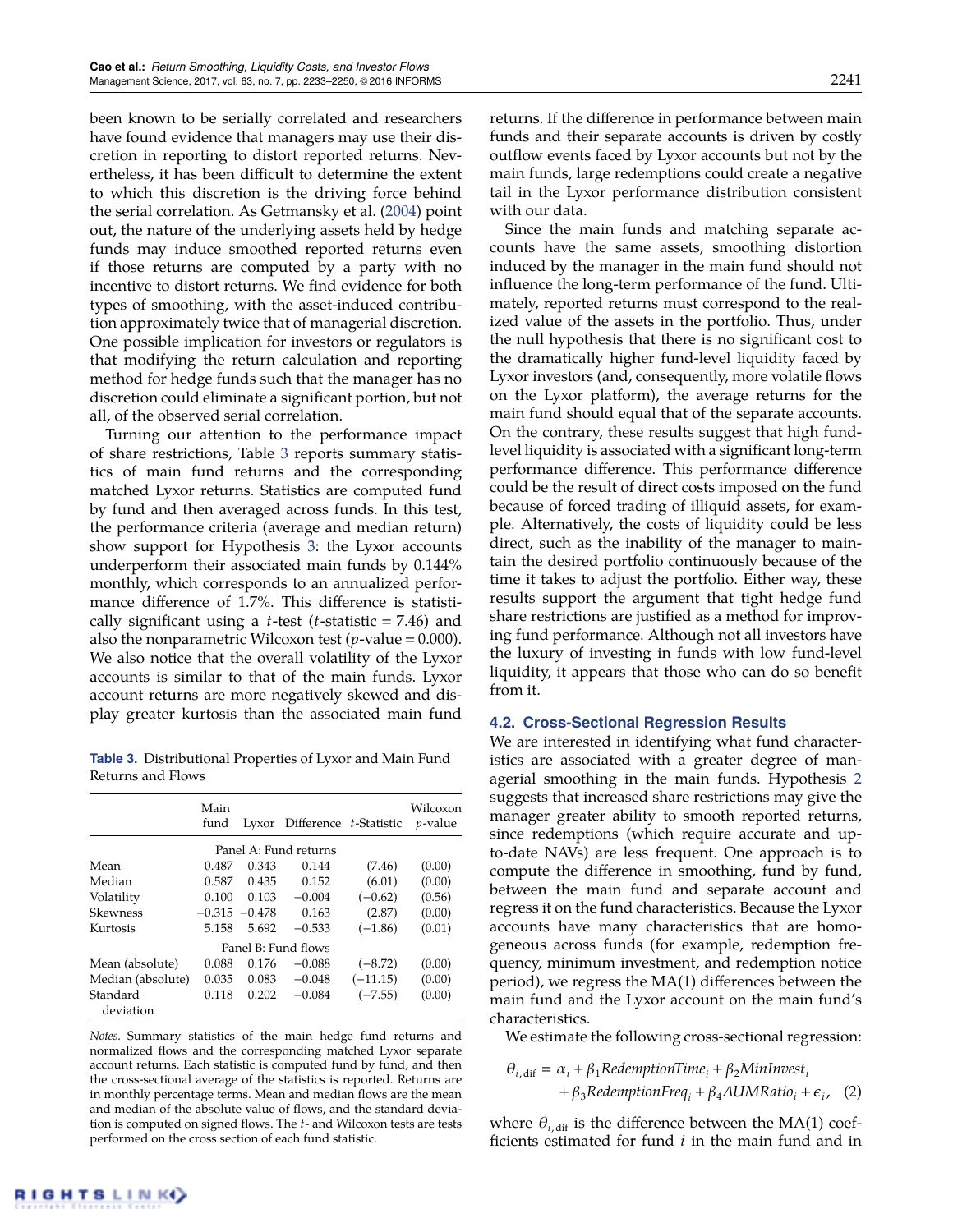|                       | (1)                  | (2)                   | (3)                  | $\left( 4\right)$    | (5)                   |
|-----------------------|----------------------|-----------------------|----------------------|----------------------|-----------------------|
| <i>Intercept</i>      | $0.045***$<br>(2.76) | $0.065***$<br>(4.36)  | $0.058***$<br>(3.50) | $0.046***$<br>(2.64) | 0.032<br>(1.43)       |
| Total redemption time | $0.124*$<br>(1.90)   |                       |                      |                      | $0.126*$<br>(1.91)    |
| Minimum investment    |                      | $-0.003$<br>$(-0.84)$ |                      |                      | $-0.002$<br>$(-0.63)$ |
| Redemption frequency  |                      |                       | 0.020<br>(0.38)      |                      | 0.010<br>(0.19)       |
| Lyxor/Main AUM ratio  |                      |                       |                      | 0.025<br>(1.38)      | 0.025<br>(1.37)       |
| $R^2$ (%)             | 2.6                  | 0.5                   | 0.1                  | 1.4                  | 4.5                   |

**Table 4.** Cross-Sectional Regression of Difference in First-Order Moving Average Coefficient Between Main Fund and Lyxor Account on Fund Characteristics

*Notes.* Results of a cross-sectional regression of the average difference in the MA(1) coefficients between the main funds and corresponding Lyxor separate accounts on main fund characteristics. The regression equation is

 $\theta_{i,\text{dif}} = \alpha_i + \beta_1 \text{RedemptionTime}_i + \beta_2 \text{MinInvest}_i + \beta_3 \text{RedemptionFreq}_i + \beta_4 \text{ALIMRatio}_i + \epsilon_i$ 

where  $\theta_{i, \text{dif}}$  is the difference between the MA(1) coefficients of the main fund *i* and its associated separate account. *Total redemption time* is the sum of the lockup period length and redemption notice period length for fund *i*, measured in years. The *minimum investment* is reported in millions of U.S. dollars. The *redemption frequency* is the time between redemption windows, in years. *Lyxor*/*Main AUM ratio* represents the ratio of the average AUM of separate account *i* to the average AUM of main fund *i*. The sample period is from 2002 to 2010. *t*-Statistics are reported in parentheses.

∗∗∗ , ∗∗, and <sup>∗</sup> denote statistical significance at the 1%, 5%, and 10% levels, respectively.

the Lyxor separate account. In our data the lockup period length and redemption notice period length are highly correlated, so we add the two together to get a measure of total time to redemption for main fund *i*, *RedemptionTime<sup>i</sup>* , in years. The minimum permitted investment in main fund *i* is denoted by *MinInvest<sup>i</sup>* , and *RedemptionFreq<sup>i</sup>* is the length between redemption windows, in years; *AUMRatio<sup>i</sup>* represents the ratio of the AUM of separate account *i* to the average AUM of main fund *i*. The governance quality index of Ozik and Sadka (2015) and the average AUM of the separate account and main fund were found to be statistically insignificant in this and later tests, and are omitted for brevity.

Table 4 reports the results of these regressions. We find that the total redemption time, a measure of fund-level illiquidity, is positively and significantly associated with greater moving average smoothing coefficients in the main fund compared with what we find in the separate account. In specification (5), an additional year of total time to liquidate implies an increase in the smoothing of the main fund of 0.126 relative to that of the separate account  $(t\text{-statistic} = 1.91)$ . Other variables do not significantly explain the moving average coefficient difference between main funds and their separate accounts after redemption time is taken into account.

Recall that we have mentioned two explanations for smoothed hedge fund returns: (1) the underlying assets of the fund have serially correlated returns—at least, as computed using the method managers and Lyxor use to value them—and (2) managers use valuation prerogative to induce serial correlation in reported returns to improve the fund's appearance or to maximize their fees. High fund-level liquidity makes any type of manipulation of reported returns more difficult since subscriptions and redemptions must be performed at a NAV that is reported to the investors, which makes reporting a different NAV to data vendors and investors a risky proposition. Further, manipulating the NAV used for redemptions and subscriptions would lead to wealth transfers between investors subscribing/redeeming shares and those remaining in the fund, a situation the manager likely wants to avoid. Although manipulation is possible in the main fund in any month, it is riskier or more difficult to smooth returns if there are flows. Our observation in Table 4 that funds with higher share restrictions have a greater share of "managerial" smoothing supports Hypothesis 2.

One may ask whether the assets in the main fund and the Lyxor account differ to a greater degree for funds with lower fund liquidity. After all, we expect barriers to liquidity to be associated with lower asset liquidity if the premise of Hypothesis 4 is satisfied. By agreement, though, the Lyxor account trades in the same assets and at the same time and same price as the main fund. The differences between the two should be driven by the differences in flows and the consequent impossibility of making perfectly parallel trades.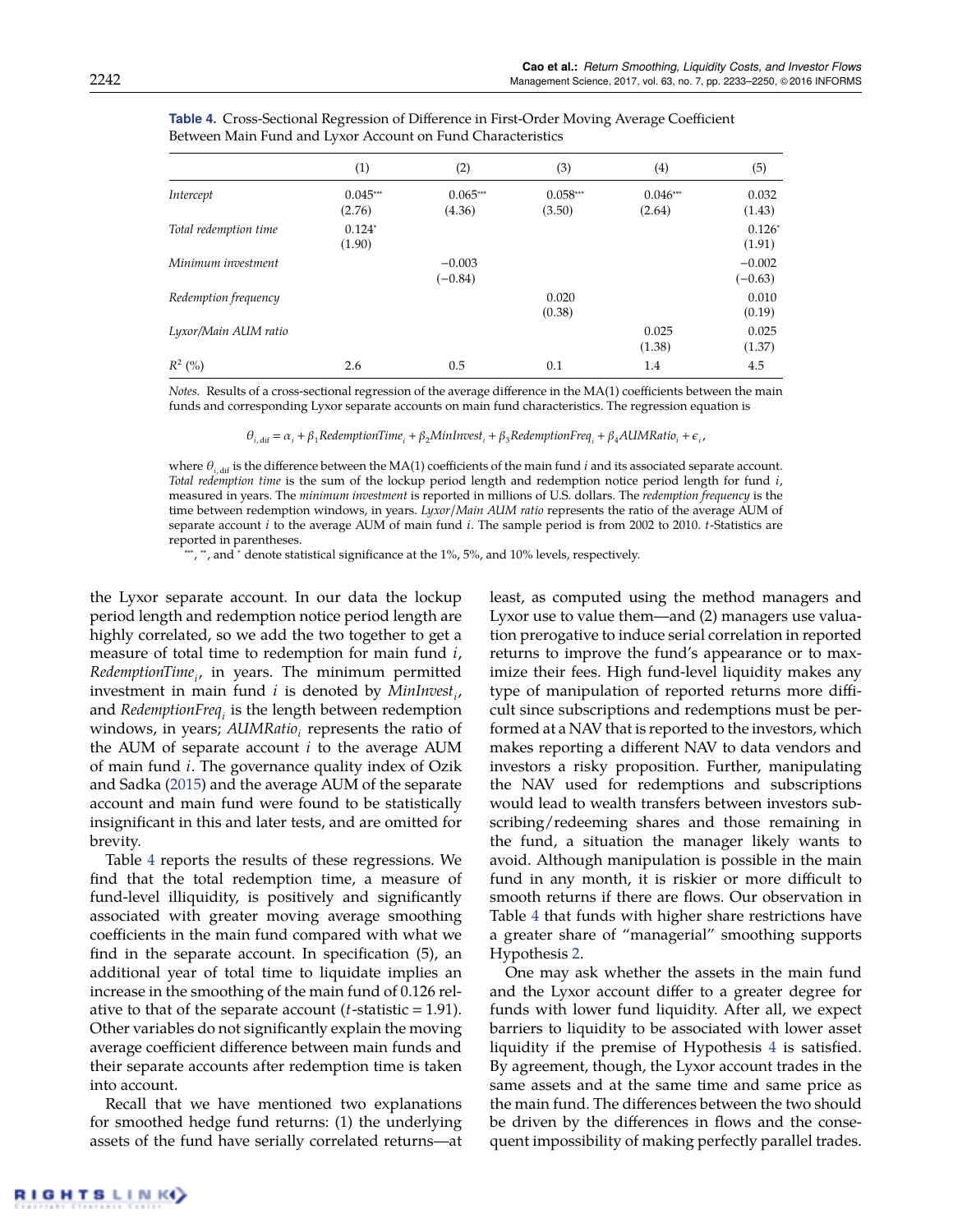**Table 5.** Cross-Sectional Regression of Average Performance Difference Between the Main Fund and Lyxor Accounts on Fund Characteristics

|                       | (1)                  | (2)                   | (3)                  | $\left( 4\right)$       | (5)                     |
|-----------------------|----------------------|-----------------------|----------------------|-------------------------|-------------------------|
| Intercept             | $0.119***$<br>(5.34) | $0.150***$<br>(7.24)  | $0.144***$<br>(6.31) | $0.174***$<br>(7.26)    | $0.162***$<br>(5.35)    |
| Total redemption time | $0.192**$<br>(2.15)  |                       |                      |                         | $0.186**$<br>(2.08)     |
| Minimum investment    |                      | $-0.003$<br>$(-0.75)$ |                      |                         | $-0.004$<br>$(-1.05)$   |
| Redemption frequency  |                      |                       | 0.004<br>(0.05)      |                         | $-0.019$<br>$(-0.28)$   |
| Lyxor/Main AUM ratio  |                      |                       |                      | $-0.051**$<br>$(-2.07)$ | $-0.053**$<br>$(-2.13)$ |
| $R^2$ (%)             | 3.4                  | 0.4                   | 0.0                  | 3.1                     | 7.0                     |

*Notes.* Results from a cross-sectional regression of the average performance difference between the main funds and the corresponding Lyxor separate accounts on fund characteristics. The regression equation is

 $\tilde{r}_{i,\text{dif}} = \alpha_i + \beta_1 \text{RedemptionTime}_i + \beta_2 \text{MinInvest}_i + \beta_3 \text{RedemptionFreq}_i + \beta_4 \text{ALIMRatio}_i + \epsilon_i$ 

where  $\tilde{r}_{i, \text{dif}}$  is the difference in average monthly returns between the main fund  $i$  and its separate account. *Total redemption time* is the sum of the lockup period length and redemption notice period length for fund *i*, measured in years. The *minimum investment* is reported in millions of U.S. dollars. The *redemption frequency* is the time between redemption windows, in years, and *Lyxor*/*Main AUM ratio* represents the ratio of the average AUM of separate account *i* to the average AUM of main fund *i*. The sample period is from 2002 to 2010. *t*-Statistics are reported in parentheses.

<sup>\*\*\*</sup>, <sup>\*\*</sup>, and <sup>\*</sup> denote statistical significance at the 1%, 5%, and 10% levels, respectively.

For example, if positive flows in the Lyxor account are held as cash by the manager until a (relatively infrequent) positive flow is made in the main fund and if the returns of the fund's underlying assets are autocorrelated, then the extra cash in Lyxor accounts would decrease those accounts' serial correlation relative to the main fund. Of course, this effect is limited to time periods in which the Lyxor accounts experience different flows from the main fund and the Lyxor manager consequently holds assets as cash. It is also limited by the proportion of assets invested in cash-like securities.

We do not necessarily expect a change in serial correlation associated with outflows on Lyxor (though there may be a difference in overall performance). In reference to the overall discrepancy in smoothing in Table 2 of 0.182 versus 0.121, Lyxor accounts would need to have a very large proportion of total assets  $(1 - 0.121/0.182 = 0.335)$ , on average, in cash to fully explain the difference. We would further need to multiply this ratio by the possible proportion of the time Lyxor accounts have had cash inflows but in which the managers are unwilling to invest the cash to estimate the true cash fraction. Overall it seems unlikely that this effect accounts for the difference in smoothing between Lyxor and the main fund.

To examine the effect of increased fund liquidity on performance, for each fund we compute the difference in average returns between the main fund and the associated separate account:

$$
\tilde{r}_{i,\text{dif}} = \text{MainFund}\,\bar{r}_i - \text{Lyxor}\,\,\bar{r}_i,\tag{3}
$$

where  $MainFund\bar{r}_i$  denotes the time-series average return over the sample periods to the main fund *i*, and  $Ly x o r \bar{r}_i$  denotes the corresponding time-series average return to that fund's associated Lyxor separate account. Table 5 reports the results from the following crosssectional regression:

$$
\tilde{r}_{i,\text{dif}} = \alpha_i + \beta_1 \text{RedemptionTime}_i + \beta_2 \text{MinInvest}_i + \beta_3 \text{RedemptionFreq}_i + \beta_4 \text{ALMRatio}_i + \epsilon_i.
$$
 (4)

Each of these fund characteristic variables pertains to the main fund. As in Equation (2), we combine the lockup period length and redemption notice period length to get the total redemption time for each fund. Also included are the minimum investment, redemption frequency, and the ratio of the average AUM of the separate account and main fund. Recall that investors in the separate accounts must pay the same management and incentive fees as the main fund investors, so these variables are not relevant to a cross-sectional difference regression.

As seen in Table 5, total redemption time is a significant positive predictor of the performance difference between a fund and its associated separate account. In specification (5), an additional year of total redemption time implies a monthly performance difference between the main fund and separate account of 0.186  $(t$ -statistic  $= 2.08$ ). Both components of total redemption time (lockup period length and redemption notice period length) are forms of share restrictions. We may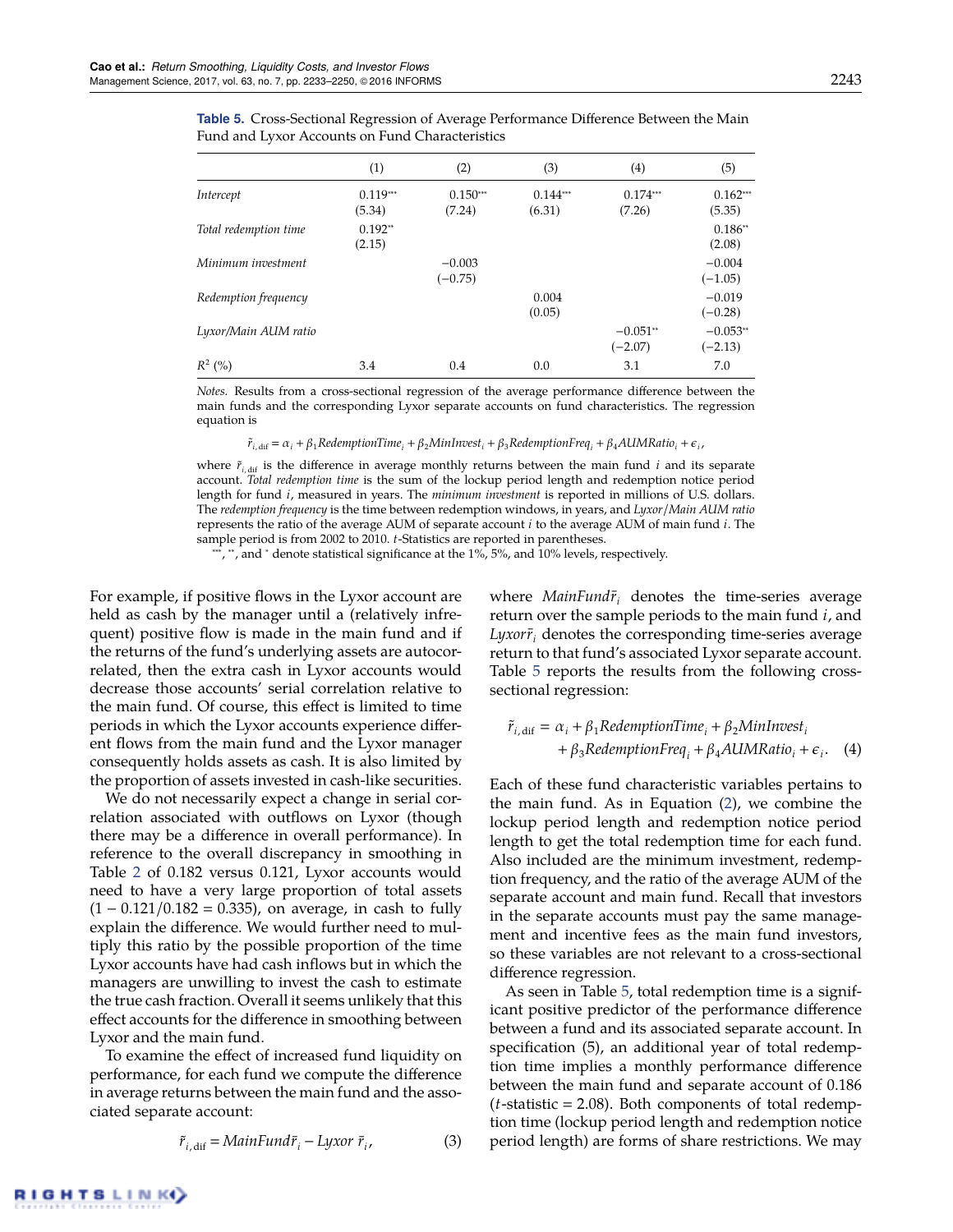interpret a relation between these variables and the performance difference between the main fund and separate account as higher share restrictions protecting investors in the main fund from the performance reducing effects of fund-level liquidity. Another interpretation is that funds impose higher share restrictions in cases where they are more susceptible to the costs of fund liquidity. This argument supports Hypothesis 4.

Additionally, in specification (5), the ratio of the average size of a Lyxor separate account to the average size of the associated main fund negatively and significantly predicts the size of the performance gap. A unit change in this ratio causes a -0.053 change in average monthly performance  $(t$ -statistic  $= -2.13$ ). Recall that one of our primary explanations for the performance gap between main funds and separate accounts is that the reduced barriers to investor flows in the separate accounts impose greater trading costs on the separate account. If there is a component of these trading costs that is fixed or is proportionally reduced with scale, then this result is expected: when there is a larger gap in size between a main fund and its separate account, the costs associated with investor liquidity are proportionally greater for the separate account than when the size difference is small.

To summarize our fund characteristics analysis, we find that funds with less fund-level liquidity, as measured by the total redemption time faced by a new investor, have a greater serial correlation difference between the main fund and its associated separate account. Artificial smoothing, introduced by choice of valuation and reporting methodology, can easily be applied to main funds that do not expect flows as a result of high share restrictions. Separate accounts, however, must always expect flows, so Lyxor is less likely to use those valuation techniques in its separate accounts. Thus we find a greater serial correlation gap for funds with high share restrictions. On the performance side, hedge funds that protect investors in the main fund from the costs of flows by restricting liquidity through share restrictions have a greater performance advantage over matching separate accounts than those that do not.

### **4.3. The Cross Section of Flow Volatility**

The fund characteristics used in Section 4.2 to explain the cross section of differences between main fund and separate account returns can be thought of as measures of the manager's ex ante view of the costs of fund-level liquidity. Managers who believe that low barriers to investor subscriptions and redemptions would be costly may choose more onerous share restrictions. Similarly, a manager desiring to engage in smoothing of reported returns might choose high share restrictions. Equivalently, managers with greater share restrictions may find smoothing of reported returns to be easier. In both cases, we consider managerial beliefs about the fund prior to its inception. These choices may be driven by beliefs about the costs of subscriptions and redemptions, or beliefs about the magnitude of these events. We may then ask whether large flows affect performance and whether they affect the smoothing of hedge fund returns.

Perhaps the most natural measure of the magnitude of flows is the standard deviation of flows, where dollar flows each period have been normalized by dividing by fund AUM at the beginning of the period. In our sample, this standard deviation has some outliers due to a few fund months with low AUM. To mitigate the effect of these outliers, we modify our normalization by dividing dollar flows not by the prior period AUM but by the time-series average AUM for that fund. Specifically,

$$
NormFlow_{i,t} = \frac{AUM_{i,t} - AUM_{i,t-1}(1 + r_{i,t})}{(1/T)\sum_{s=0}^{T} AUM_{i,s}}.
$$
 (5)

This measure looks both forward and backward in the time series to compute the denominator. For this reason we do not use it in our time-series analysis. However, this measure does not suffer from the outlier problem, so we use it in our cross-sectional analysis.

Panel A of Table 6 reports results of the crosssectional regression of the average performance difference between the each main fund and its separate account on the standard deviation of normalized flows of the separate account and the main fund. Since most of the main funds have relatively stable flows, we first examine the effect of the standard deviation of flows in the Lyxor account on the performance difference in specification (1). Higher flow standard deviation on Lyxor is positively associated with a larger performance difference between the separate account and main fund (coefficient  $= 0.447$ ,  $t = 2.22$ ). Adding the standard deviation of flows in the main funds in specification (3) we see that a greater standard deviation of the normalized flows in the Lyxor separate accounts predicts a greater main fund/Lyxor performance differential (0.505 monthly,  $t = 2.33$ ). Additionally, we find that if the main fund also has a greater standard deviation of flows, the performance differential is smaller by  $-0.539$  ( $t = -1.95$ ) and the  $R^2$  of the specification including both variables is noticeably higher (7.1%). Taken together, these results suggest that if the disparity between flows in the separate account and main fund is greater, the performance difference between the main fund and separate account will also be greater. This could be the case if, for example, flows impose direct costs on the fund that drag down performance. Alternatively, high flows could affect performance indirectly by preventing the manager from achieving the goal of exactly matching the portfolio composition of the main fund.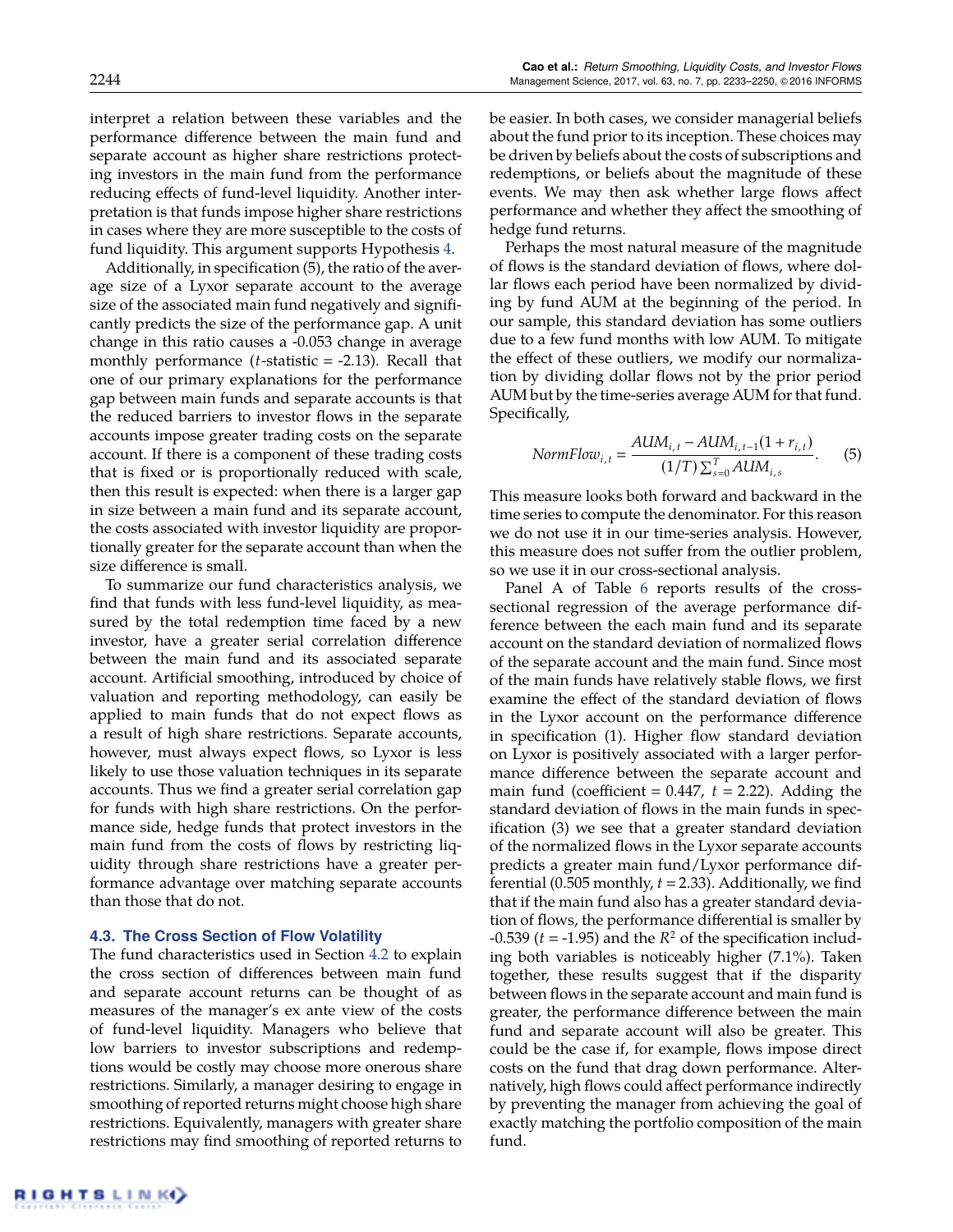| <b>Table 6.</b> Cross-Sectional Regressions of Difference in |
|--------------------------------------------------------------|
| Performance or MA(1) Smoothing Coefficient Between the       |
| Main Fund and Lyxor Accounts on Flow Measures                |

| Panel A: Performance differences on flow |                     |                         |                        |  |  |  |
|------------------------------------------|---------------------|-------------------------|------------------------|--|--|--|
| DV: Difference in average returns        | (1)                 | (2)                     | (3)                    |  |  |  |
| Intercept                                | 0.054<br>(1.20)     | $0.207***$<br>(5.32)    | $0.106*$<br>(1.85)     |  |  |  |
| SD(Lyxor Normalized Flow)                | $0.447**$<br>(2.22) |                         | $0.505**$<br>(2.33)    |  |  |  |
| SD(Main Fund Normalized Flow)            |                     | $-0.543^*$<br>$(-1.93)$ | $-0.539*$<br>$(-1.95)$ |  |  |  |
| $R^2$ (%)                                | 3.6                 | 3.0                     | 7.1                    |  |  |  |
| Panel B: Differences in MA(1) on flow    |                     |                         |                        |  |  |  |
| DV: Difference in MA(1) coefficients     | (1)                 | (2)                     | (3)                    |  |  |  |
| Intercept                                | 0.027<br>(0.81)     | 0.047<br>(1.64)         | 0.003<br>(0.07)        |  |  |  |
| SD(Lyxor Normalized Flow)                | 0.169<br>(1.14)     |                         | 0.220<br>(1.36)        |  |  |  |
| SD(Main Fund Normalized Flow)            |                     | 0.122<br>(0.59)         | 0.124<br>(0.60)        |  |  |  |
| $R^2$ (%)                                | 1.0                 | 0.3                     | 1.8                    |  |  |  |

*Notes.* Panel A shows the result of a cross-sectional regression of the average performance difference between the main funds and the corresponding Lyxor separate accounts on the standard deviation (SD) of flows. Dollar flows are normalized by the time-series average AUM by fund. That is,

$$
NormFlow_{i,t} = \frac{AUM_{i,t} - AUM_{i,t-1}(1+r_{i,t})}{(1/T)\sum_{s=1}^{T} AUM_{i,s}}.
$$

The dependent variable (DV) is the standard deviation of flows, normalized in this manner. Let *SD(NormFlow<sup>i</sup>* ) be the standard deviation of normalized flows for the fund *i*. The regression equation is

$$
\tilde{r}_{i,\text{dif}} = \alpha_i + \beta_1 SD(Lyx or NormFlow_i) + \beta_2, SD(MainFundNormFlow_i) + \epsilon_i,
$$

where  $\tilde{r}_{i,\rm{dif}}$  is the difference in average monthly returns between the main fund *i* and its separate account. In panel B, the dependent variable is instead the difference in the MA(1) coefficient between the main fund and separate accounts. The regression equation is

$$
\theta_{i,\text{dif}}=\alpha_i+\beta_1 SD(LyxorNormFlow_i)+\beta_2 SD(MainFundNormFlow_i)+\epsilon_i.
$$

In both cases, the sample period is from 2002 to 2010. *t*-Statistics are reported in parentheses.

∗∗∗ , ∗∗, and <sup>∗</sup> denote statistical significance at the 1%, 5%, and 10% levels, respectively.

In panel B of Table 6 we report the results of a similar regression in which we use the standard deviation of flows to explain differences in the moving average smoothing process coefficient between the main fund and its separate account. If it is the case that the smoothing observed in the main fund reported returns is facilitated by low incidence of flows (within the limits of the share restrictions), then we might expect flows to predict the smoothing differential. Empirically, we find no evidence that the volatility of fund flows explains smoothing in the cross section. In short, we find that the most reasonable explanation for the difference in the MA(1) coefficient between main funds and separate accounts is manager discretion in how to calculate and report returns.

### **4.4. Time-Series Return–Flow Relations**

Now we turn to the examination of the relation between fund returns and subsequent fund flows separately for the Lyxor separate accounts and for the main funds. Fund flows often show significant autocorrelation, so we control for lagged fund flows where appropriate. Fund flows are calculated at the monthly frequency, using

$$
Flow_t = \frac{AUM_t - AUM_{t-1}(1+r_t)}{AUM_{t-1}},
$$
\n(6)

consistent with Sirri and Tufano (1998) and others.

We regress fund flows to the separate accounts on past flows and past performance using a fund fixedeffect regression:

$$
Flow_{i,t} = \sum_{j=1}^{4} (\beta_j r_{i,t-j} + \gamma_j Flow_{i,t-j}) + \epsilon_{i,t},
$$
 (7)

where *Flowi*, *<sup>t</sup>* is the flow into Lyxor account *i* during month *t* (i.e., from time  $t - 1$  to time *t*), and  $r_{i,t}$  is the return to account *i* during the month from *t* −1 to *t*.

Table 7 reports results using Lyxor separate account data. A positive coefficient for a return variable indicates positive flow in response to past fund performance—that is, investors chasing performance at the monthly frequency. We find a positive relation between past returns and future flows for up to three monthly lags (coefficients are 1.640, 0.428, and 0.307). We cluster standard errors by fund and correct for heteroskedasticity as in Beck and Katz (1995). The resulting *t*-statistics are 14.40, 3.68, and 2.77, respectively, in specification (4), and the  $R^2$  is 6.5%. These results indicate that investors chase performance on the Lyxor platform in the very next month and that those flows take several months to completely filter into the account. Moreover, given the positive serial correlation observed in Table 2, we conclude that investors who chased performance at the monthly frequency during our sample benefited, on average, from doing so. At the same time, the performance chasing behavior did not cause enough flow-driven trading to affect prices and drive this serial correlation to zero. We also find strong positive autocorrelation in flows up to four months back.

Next we examine the return–flow relation in the main funds by estimating the model in Equation (7) using data from the main funds. Table 8 reports these results and shows a different picture. Flow autocorrelation is not significant in the first lag and is negative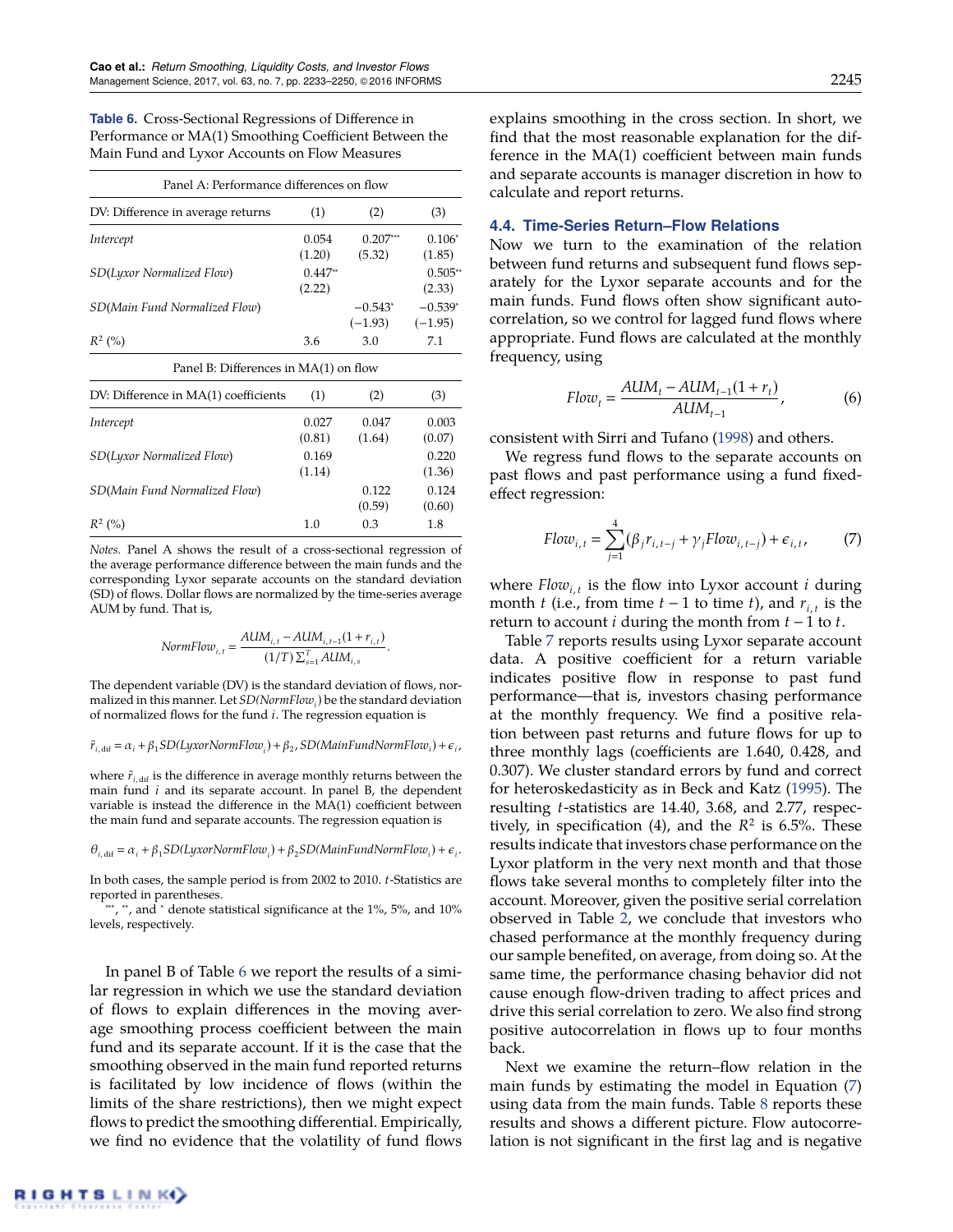| DV: Lyxor Flow,    | (1)                   | (2)                   | (3)                   | (4)                   |
|--------------------|-----------------------|-----------------------|-----------------------|-----------------------|
| Lyxor $r_{t-1}$    | $1.658***$<br>(13.31) | $1.647***$<br>(14.00) | $1.660***$<br>(14.62) | $1.640***$<br>(14.40) |
| Lyxor $r_{t-2}$    |                       | $0.526***$<br>(4.50)  | $0.432***$<br>(3.75)  | $0.428***$<br>(3.68)  |
| Lyxor $r_{t-3}$    |                       |                       | $0.274**$<br>(2.51)   | $0.307***$<br>(2.77)  |
| Lyxor $r_{t-4}$    |                       |                       |                       | $-0.076$<br>$(-0.60)$ |
| Lyxor $Flow_{t-1}$ | $0.084***$<br>(10.56) | $0.102***$<br>(8.06)  | $0.090***$<br>(5.97)  | $0.085***$<br>(5.02)  |
| Lyxor $Flow_{+-2}$ |                       | $0.024***$<br>(3.68)  | $0.032***$<br>(2.97)  | $0.026**$<br>(2.01)   |
| Lyxor $Flow_{t-3}$ |                       |                       | $0.021***$<br>(3.16)  | $0.031***$<br>(2.95)  |
| Lyxor $Flow_{t=4}$ |                       |                       |                       | $0.016***$<br>(2.67)  |
| $R^2$ (%)          | 4.3%                  | 6.0                   | 6.6                   | 6.5                   |

**Table 7.** Regression Analysis of Lyxor Account Flows and Past Performance

*Notes.* Results of a fund fixed-effect regression of monthly flows into Lyxor accounts on past flows and monthly returns to that account:

$$
Flow_{i,t} = \sum_{j=1}^{4} (\beta_j r_{i,t-j} + \gamma_j Flow_{i,t-j}) + \epsilon_{i,t}
$$

,

where  $r_{i,t}$  is the return reported by fund  $i$  in month  $t$ ; *Flow*<sub>i,t</sub> is the flow into Lyxor separate account *i* in month *t*, calculated as

$$
Flow_{i,t} = \frac{AUM_{i,t} - AUM_{i,t-1}(1 + r_{i,t})}{AUM_{i,t-1}};
$$

and *AUMi*, *<sup>t</sup>* is the AUM of Lyxor separate account *i* in month *t*. The sample period is from 2002 to 2010. Standard errors are clustered by fund and corrected for heteroskedasticity. *t*-Statistics are reported in parentheses. DV, dependent variable.

∗∗∗ , ∗∗, and <sup>∗</sup> denote statistical significance at the 1%, 5%, and 10% levels, respectively.

in other lags. Once lagged returns are not significantly related to flows, which would be consistent with investors being either unable to observe returns or invest in the subsequent month. The two-month lagged return is significant in specifications (2)–(4), but the *R* 2 for each specification is near zero. In short, investors appear to be unable to chase performance at short horizons and to the same degree among main funds that they do in the separate accounts. These results support Hypothesis 5, that the greater ease of moving money from one fund to another on the Lyxor platform leads to stronger performance-chasing behavior on the Lyxor platform than among the associated main funds.

#### **4.5. Main Fund Return Prediction**

Since separate account returns are calculated by a third party and reported almost immediately, whereas main fund returns are calculated by the fund itself and reported relatively infrequently, there may be investors who have access to updated Lyxor performance

| Table 8. Regression Analysis of Main Fund Flows and |  |  |  |
|-----------------------------------------------------|--|--|--|
| Past Performance                                    |  |  |  |

| DV: Main Fund Flow,                           | (1)             | (2)                     | (3)                      | (4)                      |
|-----------------------------------------------|-----------------|-------------------------|--------------------------|--------------------------|
| Main Fund $r_{t-1}$                           | 0.347<br>(1.29) | 0.279<br>(1.00)         | 0.297<br>(1.06)          | 0.286<br>(0.99)          |
| Main Fund $r_{t-2}$                           |                 | $0.574***$<br>(2.94)    | $0.493**$<br>(2.52)      | $0.504**$<br>(2.47)      |
| Main Fund $r_{t-3}$                           |                 |                         | 0.397<br>(1.10)          | 0.340<br>(0.94)          |
| Main Fund $r_{t-4}$                           |                 |                         |                          | 0.265<br>(1.14)          |
| Main Fund Flow <sub><math>-1</math></sub>     | 0.007<br>(0.52) | 0.004<br>(0.38)         | 0.003<br>(0.24)          | 0.002<br>(0.15)          |
| Main Fund Flow <sub><math>_{t=2}</math></sub> |                 | $-0.009**$<br>$(-2.56)$ | $-0.010***$<br>$(-3.02)$ | $-0.011***$<br>$(-3.62)$ |
| Main Fund Flow <sub><math>_{t=3}</math></sub> |                 |                         | $-0.006*$<br>$(-1.70)$   | $-0.007**$<br>$(-2.05)$  |
| Main Fund Flow <sub><math>t-4</math></sub>    |                 |                         |                          | $-0.005**$<br>$(-2.21)$  |
| $R^2$ (%)                                     | 0.0             | 0.1                     | 0.1                      | 0.1                      |

| Notes. Results of a fund fixed-effect regression of monthly flows into |  |  |
|------------------------------------------------------------------------|--|--|
| main hedge funds on past flows and monthly returns to that account     |  |  |

$$
Flow_{i,t} = \sum_{j=1}^{4} (\beta_j r_{i,t-j} + \gamma_j Flow_{i,t-j}) + \epsilon_{i,t}
$$

where  $r_{i,t}$  is the return reported by fund  $i$  in month  $t$ ;  $Flow_{i,t}$  is the flow into main hedge fund *i* in month *t*, calculated by

$$
Flow_{i,t} = \frac{AUM_{i,t} - AUM_{i,t-1}(1 + r_{i,t})}{AUM_{i,t-1}};
$$

and *AUMi*, *<sup>t</sup>* is the AUM of main hedge fund *i* in month *t*. The sample period is from 2002 to 2010. Standard errors are clustered by fund and corrected for heteroskedasticity. *t*-Statistics are reported in parentheses. DV, dependent variable.

∗∗∗ , ∗∗, and <sup>∗</sup> denote statistical significance at the 1%, 5%, and 10% levels, respectively.

information but do not yet know how the main funds have fared. One might then ask whether it is possible to use available separate account returns to predict the subsequent performance of the main fund before the contemporaneous main fund returns become available. For any investors seeking to time flows in the main fund but who lack up-to-date performance and flow information on the main fund, this information could be useful. In Table 9 we examine the degree to which lagged Lyxor returns explain main fund returns (in isolation of past main fund information). The fund fixed-effect regression equation is

Main Fund 
$$
r_{i,t}
$$
  
= 
$$
\sum_{j=1}^{4} (\beta_j L y x or r_{i,t-j} + \gamma_j L y x or Flow_{i,t-j}) + \epsilon_{i,t},
$$
 (8)

where *Main Fund ri*, *<sup>t</sup>* is the return in main fund *i* in month *t* and *Lyxor ri*, *<sup>t</sup>* is the associated separate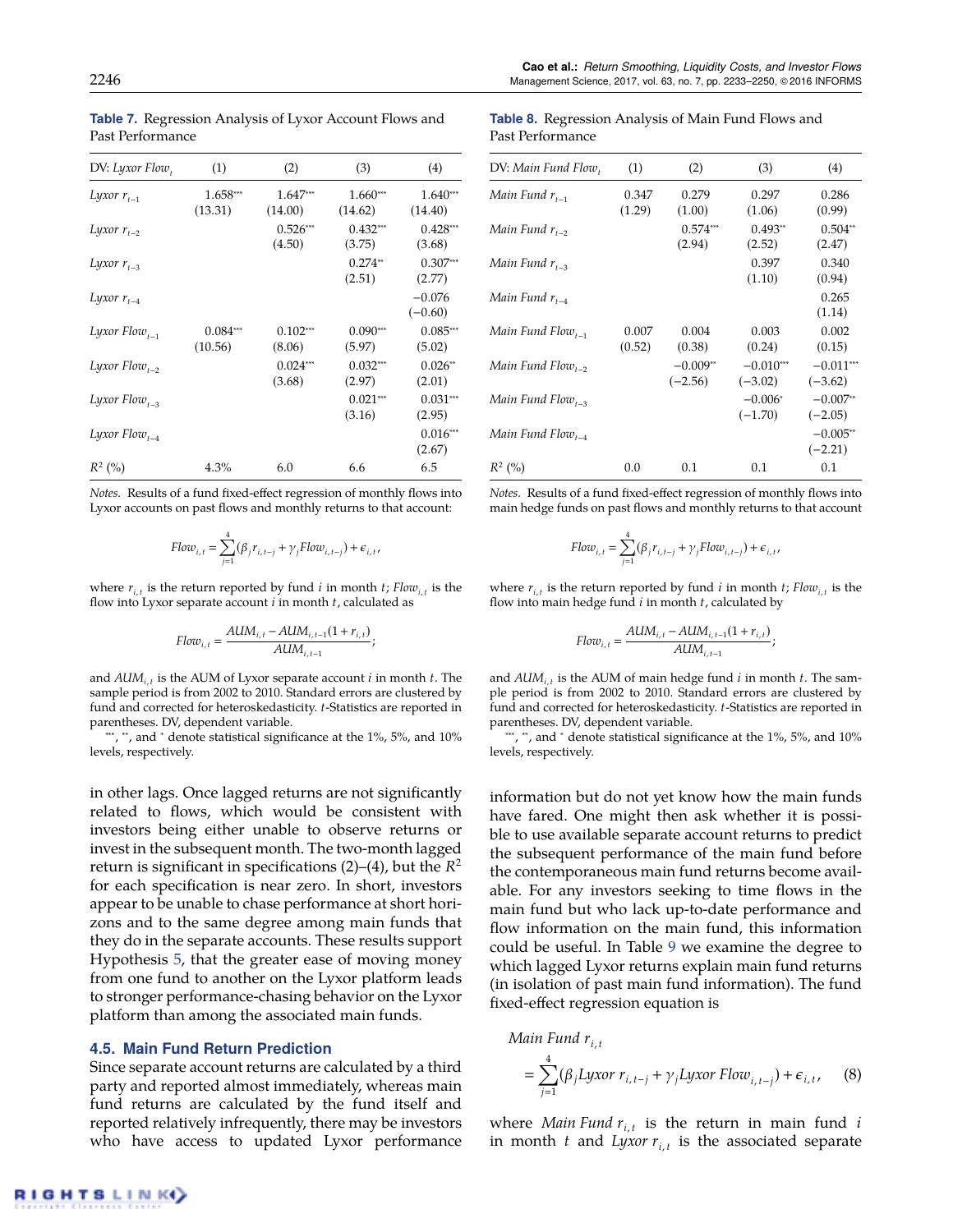| <b>Table 9.</b> Regression Analysis of Main Fund Returns and |  |  |  |
|--------------------------------------------------------------|--|--|--|
| Past Separate Account Performance                            |  |  |  |

| DV: Main Fund $r_{i,t}$ | (1)                  | (2)                     | (3)                     | (4)                     |
|-------------------------|----------------------|-------------------------|-------------------------|-------------------------|
| Lyxor $r_{t-1}$         | $0.145***$<br>(9.53) | $0.152***$<br>(9.81)    | $0.150***$<br>(9.60)    | $0.149***$<br>(9.45)    |
| Lyxor $r_{t-2}$         |                      | $-0.030**$<br>$(-2.17)$ | $-0.028**$<br>$(-1.99)$ | $-0.024*$<br>$(-1.71)$  |
| Lyxor $r_{t-3}$         |                      |                         | $-0.032**$<br>$(-2.22)$ | $-0.036**$<br>$(-2.39)$ |
| Lyxor $r_{t-4}$         |                      |                         |                         | $0.063***$<br>(4.49)    |
| Lyxor $Flow_{t-1}$      | 0.000<br>$(-0.13)$   | 0.000<br>$(-0.32)$      | 0.000<br>(0.08)         | 0.000<br>(0.13)         |
| Lyxor $Flow_{+-2}$      |                      | $0.001*$<br>(1.76)      | $0.002*$<br>(1.88)      | 0.001<br>(0.41)         |
| Lyxor $Flow_{t-3}$      |                      |                         | 0.000<br>(0.50)         | 0.000<br>$(-0.35)$      |
| Lyxor $Flow_{t=4}$      |                      |                         |                         | 0.000<br>$(-0.26)$      |
| $R^2$ (%)               | 2.2                  | 2.3                     | 2.4                     | 2.7                     |

*Notes.* Results of a fund fixed-effect regression of monthly returns in hedge funds main funds on past flows and monthly returns on the associated Lyxor separate account. The regression equation is

Main Fund 
$$
r_{i,t} = \sum_{j=1}^{3} (\beta_j L y x \text{ or } r_{i,t-j} + \gamma_j L y x \text{ or } Flow_{i,t-j}) + \epsilon_{i,t}
$$

where *Main Fund*  $r_{i,t}$  and *Lyxor*  $r_{i,t}$  are the returns to the main fund and associated separate account for fund *i* in month *t*, respectively, and *Lyxor Flow<sub>i,t</sub>* are the flows associated with the separate account for fund *i* in month *t*. The sample period is from 2002 to 2010. Standard errors are clustered by fund and corrected for heteroskedasticity. *t*-Statistics are reported in parentheses. DV, dependent variable. ∗∗∗ , ∗∗, and <sup>∗</sup> denote statistical significance at the 1%, 5%, and 10% levels, respectively.

account return in month *t*. Additionally, *Lyxor Flowi*, *<sup>t</sup>* is the flow to the separate account in month *t*. We see that a single lag of Lyxor returns does indeed explain main fund returns—in specification (1), the first lagged Lyxor return has a coefficient of 0.145 (panel-corrected  $t$ -statistic  $= 9.53$ ). The ability of separate account returns to predict future main fund reported returns means that an investor with access to Lyxor returns (which are published almost immediately) would have information about the returns that ultimately will be published in the next period for the main fund. If the main fund's share restrictions permit it, such an investor could better time the movement of cash into or out of the main fund.

**4.5.1. Time Series of the Performance Gap.** If the main fund returns are essentially a smoothed version of the separate account returns, we would expect that shocks to the performance gap between the main fund and separate account would subsequently be reversed. It is also possible that the performance gap may have power to predict future main fund returns. We examine these questions by studying the time series of returns for each fund/separate account pair.

We first test whether the performance difference between the main fund and separate account predict subsequent returns in the main fund. The regression equation for a single fund is

$$
r_t^m = \alpha + \beta_1 (r_{t-1}^m - r_{t-1}^s) + \beta_2 r_{t-1}^m + \epsilon, \tag{9}
$$

where  $r_t^m$  is the return to the main account and  $r_t^s$  is the return to the separate account in month *t*. If the performance gap predicts main fund returns, we would expect  $\beta_1$  to be statistically different from zero. We run this regression once for each of our 135 fund/account pairs and find that for eight funds (5.9%),  $\beta_2$  is negative and significant, and for three funds (2.2%) it is positive and significant. Overall we do not find evidence that the gap predicts overall main fund returns.

We also test whether the performance gap is directly reversed in the following period, consistent with main fund returns being a smoothed version of separate account returns. The regression equation for this test (for a single fund) is

$$
(r_t^m - r_t^s) = \alpha + \beta_1 (r_{t-1}^m - r_{t-1}^s) + \beta_2 r_{t-1}^m + \epsilon. \tag{10}
$$

We would expect  $\beta_1$  to be negative and significant if the performance gap is partially reversed in one period. We run this regression separately for each fund pair in our sample. For 69 of our 135 funds (51%),  $\beta_1$  is negative and statistically significant at the 5% level, whereas it is positive and significant for only 5 funds. Overall it is clear that the performance gap between the main fund and separate account is at least partially reversed within a month in many cases, though the effect is small compared with the overall variation in fund returns over time.

#### **4.6. Mechanisms of Discrepancies**

Lyxor separate accounts are managed concurrently with the associated hedge funds by the same managers and have the same objectives. We may then ask why we observe return differences at all, in either the short or the long run. Here, we discuss some possibilities.

**4.6.1. Flow-Timing Costs.** By agreement with Lyxor, separate account and main fund assets trade together to prevent front-running. However, this does not imply that the trades will always mirror each other perfectly nor that the assets in separate accounts will always match those of the main funds exactly. Investors in the separate accounts are free to make redemptions and subscriptions on a weekly basis, whereas investors in the main fund have no such flexibility. Potentially costly trading to meet liquidity demands will therefore be much heavier in the separate account. In the presence of any asset-level illiquidity and large flows, the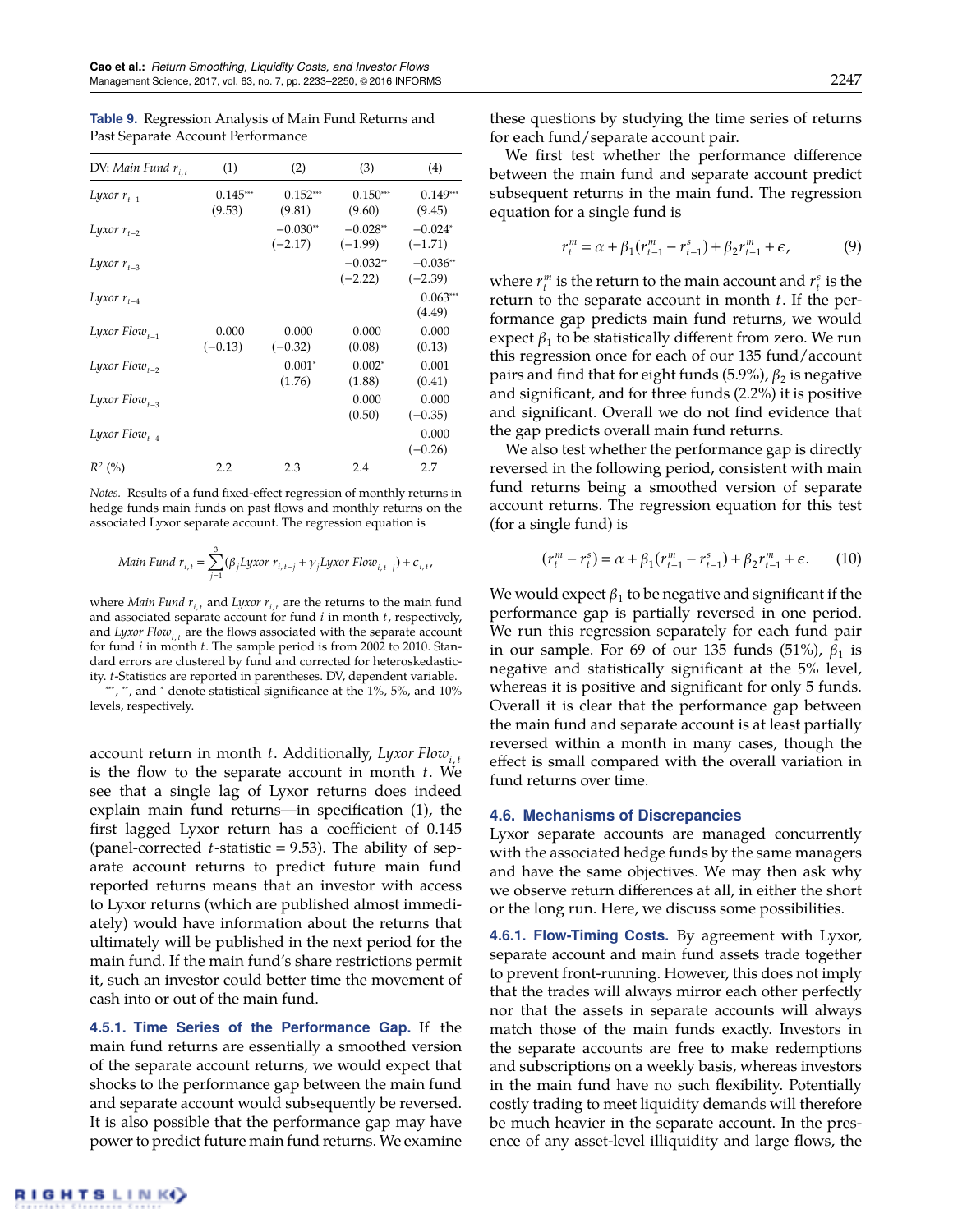manager may not be able to trade to a matching portfolio in the separate account immediately. In the case of large separate account inflows, for example, the manager would need to leave a proportion of new money either in cash or in more liquid portfolio assets until the matching assets can be purchased. In the case of large outflows, the manager may need to sell liquid portfolio securities while temporarily being unable to sell those that are less liquid. These cases are in the minority and involve a small proportion of the funds' assets.<sup>5</sup>

Cash management is another possible source of performance difference. Hedge fund managers may have a number of strategies for holding cash while waiting to trade it in their fund or while preparing for redemptions. These options may include the temporary purchase of liquid but risky securities. On the other hand, Lyxor manages all the cash for the separate accounts by investing in U.S. Treasury bills. The proportion of assets held in cash may differ between main funds and separate accounts as well. After large separate account subscriptions or perhaps in anticipation of large redemptions, the manager may hold more cash in the separate account than she needs to in the main fund.

As researchers, we do not observe whether longterm performance difference is attributable to the manager being forced to hold more assets in cash, being unable to take positions in some illiquid securities, or having to bear greater transactions costs in the separate account. These can all be viewed, however, as costs imposed on separate account investors in exchange for greater liquidity. If a manager is unable to perfectly match the target portfolio in the separate account because of liquidity concerns, we can say that the difference between the realized and desired returns is the cost of fund-level liquidity.

**4.6.2. Reporting.** Reporting differences between the main fund and separate account may induce shortterm, but not long-term, return differences. We previously mentioned that a manager's method for valuing assets in the main fund may differ from those used by Lyxor in the separate account. If the manager's method uses relatively stale prices, for example, we would observe greater positive serial correlation in the main fund than in the separate account without an associated difference in the long-term mean return.

**4.6.3. Holdings Differences.** We may ask whether manager inability to match portfolio holdings in the Lyxor account induces the manager to purchase substitute, nonmimicking assets in the separate account. If so, this could drive the differences in performance and serial correlation that we observe. If a manager systematically held more illiquid assets in the main fund than in the separate account, for example, the underlying assets of the latter may induce less serial correlation in separate account returns. If the illiquid assets in the main fund further earn an illiquidity premium, we might expect a performance difference between the two as well. Importantly, in this case the two effects—poor performance in separate accounts and less serial correlation in separate accounts—would be linked. Because the manager's inability to hold illiquid assets in the Lyxor account is a result of the difference in flows in the two accounts, we would also expect this effect to be strongest for funds with relatively low flows in the main fund and high flows in the separate account.

Referring back to panel A of Table 6, we do indeed see a greater performance gap as funds have large flows in the separate account and relatively low flows in the main fund. However, looking at panel B, we do not observe a relation between serial correlation differences and differences in flow magnitude, as the longterm portfolio differences explanation would suggest. The cause of the serial correlation gap is not directly tied to flows.

Moreover, if systematic holdings differences between separate accounts and main funds were important drivers of our results, we would expect main funds to load more heavily on measures of illiquidity than separate accounts do. We do not find evidence that this is the case. We regress main fund and separate account returns on the Pástor and Stambaugh (2003) liquidity factor with controls for the market excess return, small minus big (*SMB*) size factor, high minus low (*HML*) value/growth factor, and momentum (*MOM*) factor. The regression equation is

$$
r_{i,t} = \alpha_i + \gamma_1 L I Q_t + \gamma_2 M k t R f_t + \gamma_3 S M B_t
$$
  
+  $\gamma_4 H M L_t + \gamma_5 M O M_t + \epsilon_{i,t}.$  (11)

We perform this regression fund by fund and then compute the average value of  $\gamma_1$  across funds to measure the liquidity risk exposure. Using only the first three factors as controls, we find that the average  $\gamma_1$ for main funds is 0.042 and for separate accounts it is 0.049. The difference is insignificant, with a *t*-statistic of -0.857, and the sign is the opposite of what the prediction would be if managers avoided illiquid assets in separate accounts. Adding the momentum factor, the main fund average  $\gamma_1$  becomes 0.030, versus a separate account coefficient of 0.033. Again, the difference is insignificant with a *t*-statistic of -0.454.

We conclude that portfolio holdings differences between separate accounts and main funds are small and/or short-lived in nature. This is consistent with the objective of the separate accounts to track the associated main funds by mimicking their holdings. Although flows are costly to separate account investors, they do not appear to force managers to maintain different assets in the main fund and separate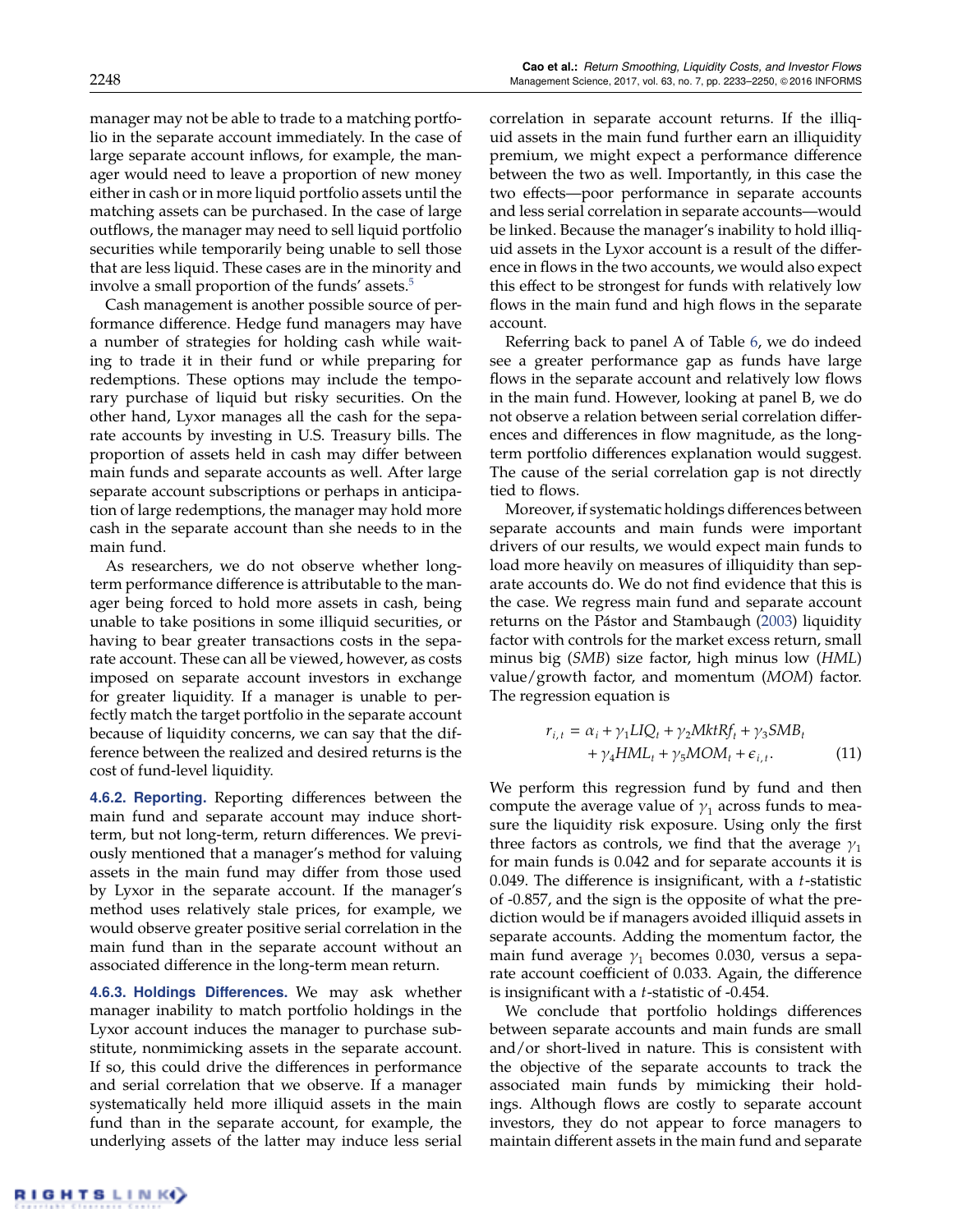account, nor do they directly contribute to the serial correlation gap. This evidence suggests that the difference in serial correlation between main funds and separate accounts is a function of portfolio valuation and reporting practices.

# **5. Conclusion**

This paper answers some important outstanding questions in the hedge fund literature by taking advantage of a unique institutional setting: one in which managers run a hedge fund and a matched separate account pari passu so that differences between the two investment vehicles have to do with institutional structure, not underlying investment. Investors on the platform have access to immediate performance information calculated by a third party and have dramatically greater freedom to move cash with little notice. These features are used to determine (1) how much of hedge fund return smoothing is inherited from the underlying assets as opposed to managerial reporting prerogative and (2) how great the performance reduction resulting from eliminating hedge fund share restrictions is.

We compute the MA(1) coefficient in the main funds and separate accounts as our measure of smoothing. The main funds' smoothing can then be decomposed into the portion inherited from the funds' assets (67%) and the part attributable to main fund-specific considerations (33%). We may interpret the latter as the portion due to managerial manipulation/discretion. We conclude that the majority of reported smoothing is present in the underlying asset returns of hedge funds but that there is also significant smoothing induced by the managers' reporting choices; for example, managers may modify main fund returns so that they appear smoother or so that fees are maximized. Funds that have stricter share restrictions, such as a longer time to redemption, appear to have greater disparity in the moving average smoothing process coefficient between the main fund and separate account, but fund flows themselves appear to have no effect on smoothing. One interpretation of this result is that share restrictions untie managers' hands and allow them greater freedom to report smoothed returns.

Comparing the performance of hedge funds with that of their associated Lyxor separate accounts, we find that Lyxor accounts suffer a statistically significant annualized penalty of 1.7%. This suggests that hedge funds that are not protected from frequent investor flows suffer from significant performance degradation. The magnitude of this effect appears to be related to the share restrictions of the fund such as the total time to redemption. In addition, we find that the performance gap between the main fund and separate account is greater for funds with a greater difference in flow volatility between the main fund and separate account. Taken together, we find evidence that share restrictions do contribute significantly to hedge fund performance by inhibiting flows and that funds for which this consideration is most important (those that would suffer the most from unrestricted flows) rationally impose higher share restrictions, at least in the form of redemption notice periods or lockup periods.

We also find evidence that investors on the separate account platform chase past performance from the first to third lagged month but observe no such strong effect in the main funds' flows. Hedge fund share restrictions and delayed reporting appear to be relatively effective in preventing investors from engaging in this behavior, especially at short time horizons. In fact, since Lyxor returns are available almost immediately, whereas the same is not true for main funds, an investor with access to Lyxor returns may be able to time entrance or exit into the main funds.

In summary, the Lyxor separate account platform provides a unique laboratory in which we can measure the effect of third-party reporting, decompose smoothing into asset-induced and managerial components, and observe the costs of reducing share restrictions among hedge funds. Collectively, this paper uses a unique approach to address several important open questions that cannot be answered using conventional hedge fund data.

# **Acknowledgments**

The authors gratefully acknowledge the insights and comments of Jayna Cummings, Serge Darolles, Heber Farnsworth, Will Goetzmann, Brad Goldie, Jeremiah Green, Craig Holden, David Hsieh, Ravi Jagannathan, Stefan Keller, Olga Kolokolova, Bill Krakow, Pete Kyle, Lionel Paquin, Ľuboš Pástor, Veronika Pool, Ronnie Sadka, Tim Simin, Jess Smith, and Melvyn Teo; and seminar/conference participants at Pennsylvania State University, the Fifth Annual Hedge Fund Research Conference in Paris, and the 2013 SFS Finance Cavalcade in Miami. The authors are especially grateful to Lyxor Asset Management, a subsidiary of Société Générale, for providing the separate account performance data used in this paper. All remaining errors are those of the authors. The views and opinions expressed in this article are those of the authors only and do not necessarily represent the views and opinions of any institution or agency, any of their affiliates or employees, or any of the individuals acknowledged above.

# **Endnotes**

**<sup>1</sup>** From the point of view of an investor, cash invested in a hedge fund may be impossible to liquidate rapidly because of share restrictions even if the fund itself holds very liquid assets. We distinguish the two concepts by saying that such an investment has low *fund-level* liquidity whereas the assets being held by the fund have high *assetlevel* liquidity. Fund-level liquidity is determined by the provisions agreed to by fund management and investors, not by the characteristics of the underlying assets.

**2** It should be noted that Jorion and Schwarz (2013) suggest that the return discontinuity noted by Bollen and Pool (2009) may be explained by the incentive fee structure.